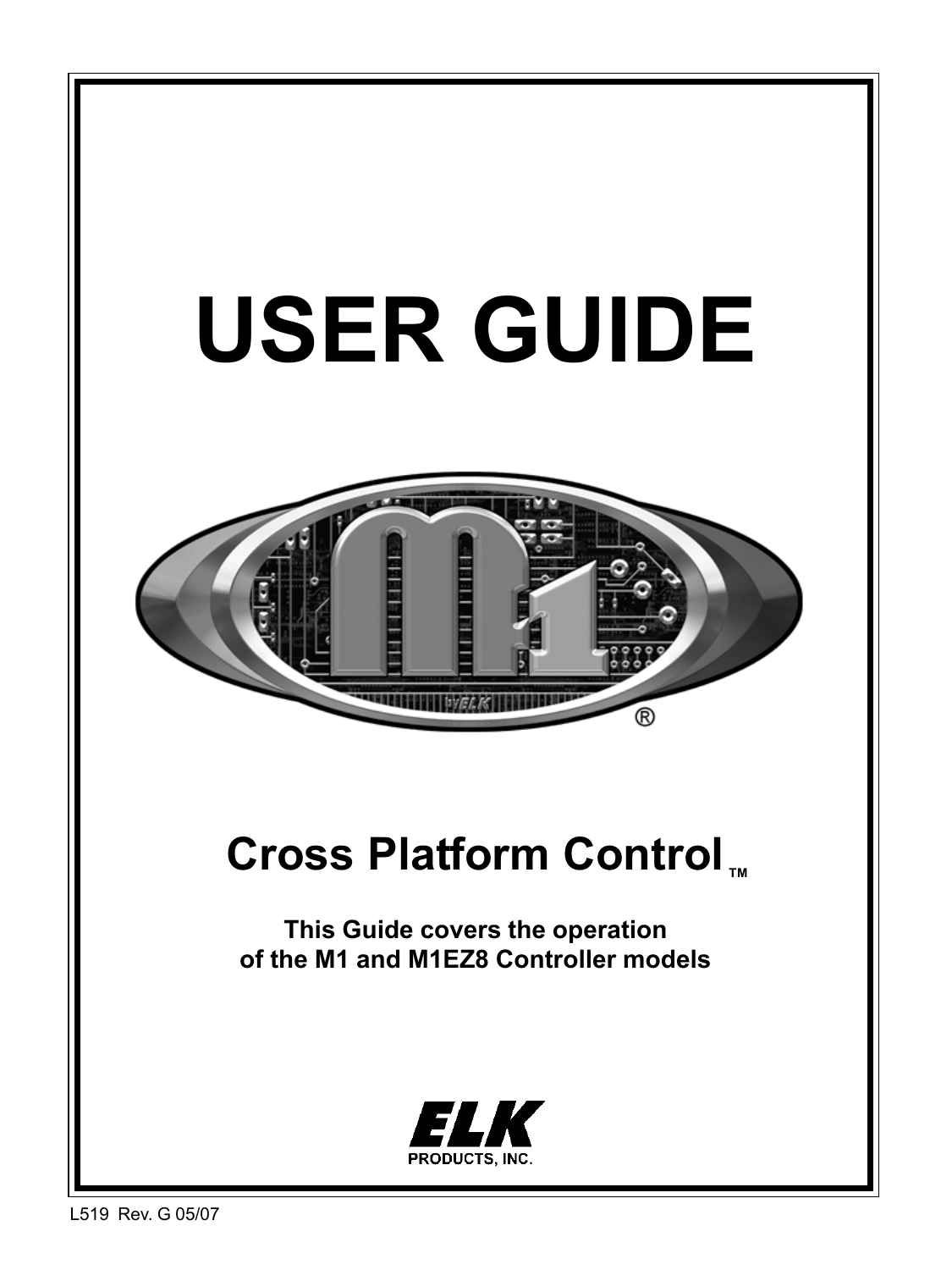This system consists of a main control unit, one or more keypads, and various contact sensors and detectors. The control unit is generally placed in an out of sight location such as a closet, utility room, etc. It houses the main electronics and a backup battery for standby power. Ordinarily, there is no reason for anyone except the installer or service personnel to have access to the control unit.

Keypads are the primary user interface, and they display the current system status using their LCD screen and LED lights. Keypads also produce audible feedback at appropriate times. Generally speaking, a keypad is installed adjacent to any primary entry/exit door(s).

THIS MANUAL IS PROVIDED TO ACQUAINT YOU WITH THE OPERATION OF THE SYSTEM AND HELP YOU BECOME PROFICIENT WITH IT'S OPERATION. ALL USERS SHOULD READ AND FOLLOW THE INSTRUCTIONS AND CAUTIONS IN THIS MANUAL. FAILURE TO DO SO COULD RESULT IN THE SYSTEM NOT WORKING PROPERLY. KEEP THIS MANUAL IN AN EASY TO ACCESS LOCATION. READ AND FOLLOW THESE INSTRUCTIONS CAREFULLY. IF YOU DO NOT UNDERSTAND ANY PORTION OF THIS MANUAL OR IF YOU HAVE ANY QUESTIONS ABOUT YOUR SYSTEM, CONTACT THE INSTALLING COMPANY FOR ASSISTANCE.

#### **PLEASE BE AWARE OF THE FOLLOWING:**

The level of security obtained is directly related to two major factors.

- 1. The quantity, quality, and placement of sensors attached to this system.
- 2. The knowledge and operating skills that you have of the system, including but not limited to the weekly testing of the complete system.

Important notes when preparing a security/safety plan for your home or business:

- 1. This system is an electronic device and is subject to failure or malfunction. You should not rely on it as your single source of security.
- 2. This system will not work without power.
- 3. This system should be tested weekly.
- 4. Audible warning devices will need to be loud enough, wired correctly, and properly placed to provide adequate notification of an alarm event.
- 5. Smoke and heat detectors may not detect smoke and heat in all situations.
- 6. Only qualified security professionals should install and maintain this system.
- 7. It may be possible to arm this system WITHOUT the backup battery connected or with less than an adequate charge. Weekly testing of the system with AC Power removed should be performed to verify that the battery is connected and adequately charged.
- 8. Care should be taken after testing to make certain that AC Power is restored.

The National Fire Protection Association publishes a standard for household fire warning equipment. N.F.P.A. #72. Further Information can be obtained by contacting; NEPA Public Affairs Dept., Batterymarch Park. Quincy, MA 02269.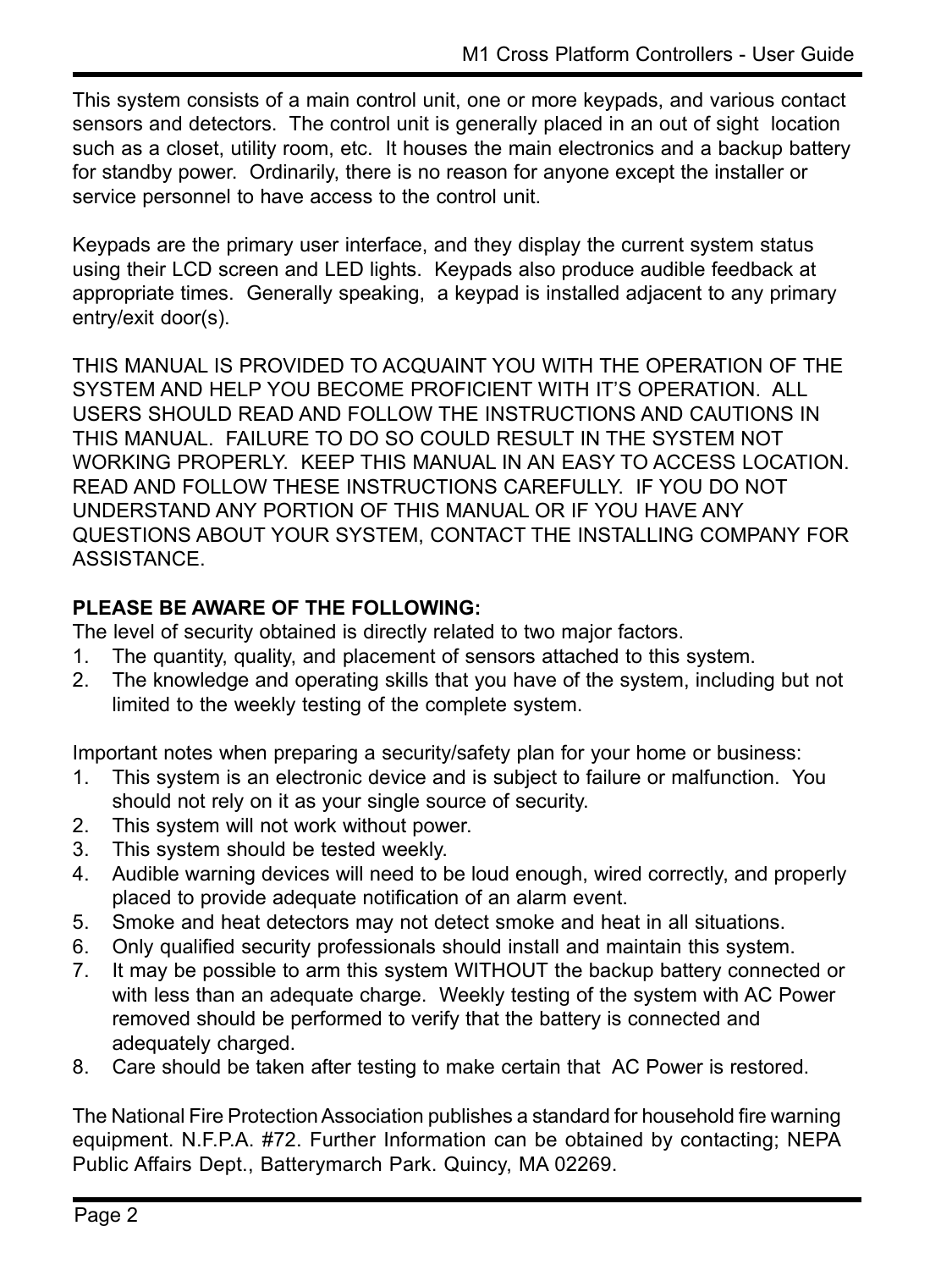# **TABLE OF CONTENTS**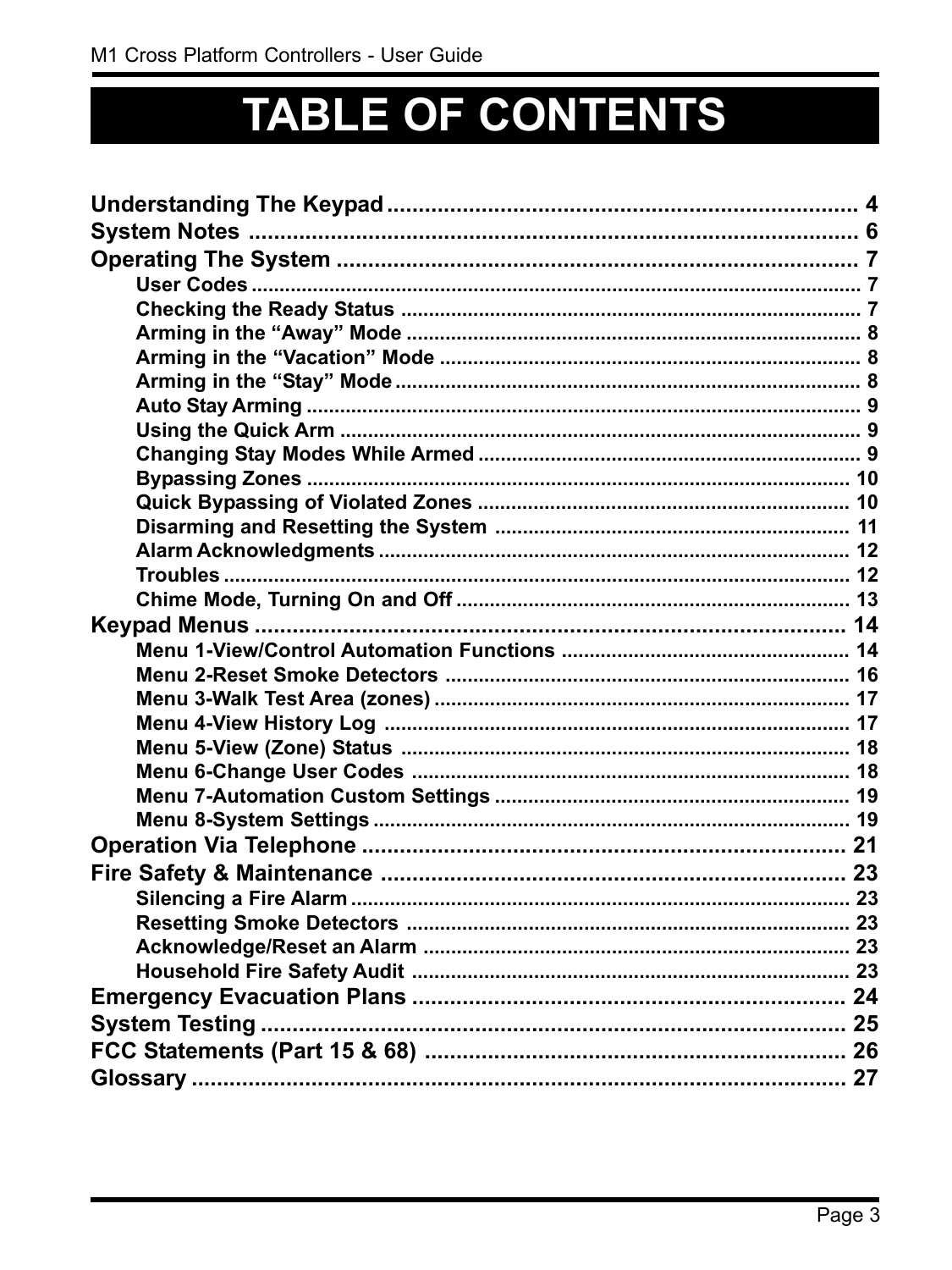## **Understanding The Keypad**

**Ready Light -** ON when all burglar zones are secure and the system is OK to arm. If OFF, one or more zones are violated (not secure). For maximum security, all zones should be secured before the system is armed. If this light is FLASHING, it indicates that the system may be Force armed. Refer to the last paragraph under "Checking" the Ready Status on page 7 for more information.

**Armed Light-** ON when the system is armed. The mode of arm will be indicated by the LCD display and the Exit or Stay lighted pushbuttons.

**Exit Key** - Will be lighted when the system is armed in the Away (not occupied) mode. All perimeter sensors and interior motions will be active.

**Stay Key -** Will be lighted when the system is armed in the Stay (occupied) mode. Only perimeter doors and windows will be active. Interior motions will not be active.

**Chime Key -** Will be lighted when the Chime mode is On. A tone or announcement will be heard when certain zone(s) are opened. If OFF the chime mode is off.

**Bypass Key -** Will be lighted anytime one or more zones have been excluded or bypassed. If OFF", no zones are bypassed.

**\* Key -** This key serves as a clear or reset key. If an error is made while entering digits, pressing this key clears the error. Three presses is a master clear.

**# Key -** This key is currently a duplicate of the Bypass key.

**ELK Key** - This key is used to access the extended user menus.

**Function Keys F1 thru F6 -** Each can be independently programmable and lighted. The installer can program these for special events or conditions such as Fire, Police, or Medical emergency activation. They may also be used for non-alarm type applications such as: gate opening, lighting, irrigation, etc. Activation may be programmed for a single or double press to prevent accidental activation. In double press mode it will also be possible to activate the key by pressing and holding it for at least 2 seconds. NOTE: The M1KP2 LCD Keypad only provides function keys F1 thru F4.

See explanation of Emergency Activation Keys on opposite page.

*Features and/or operational characteristics will vary by keypad style.*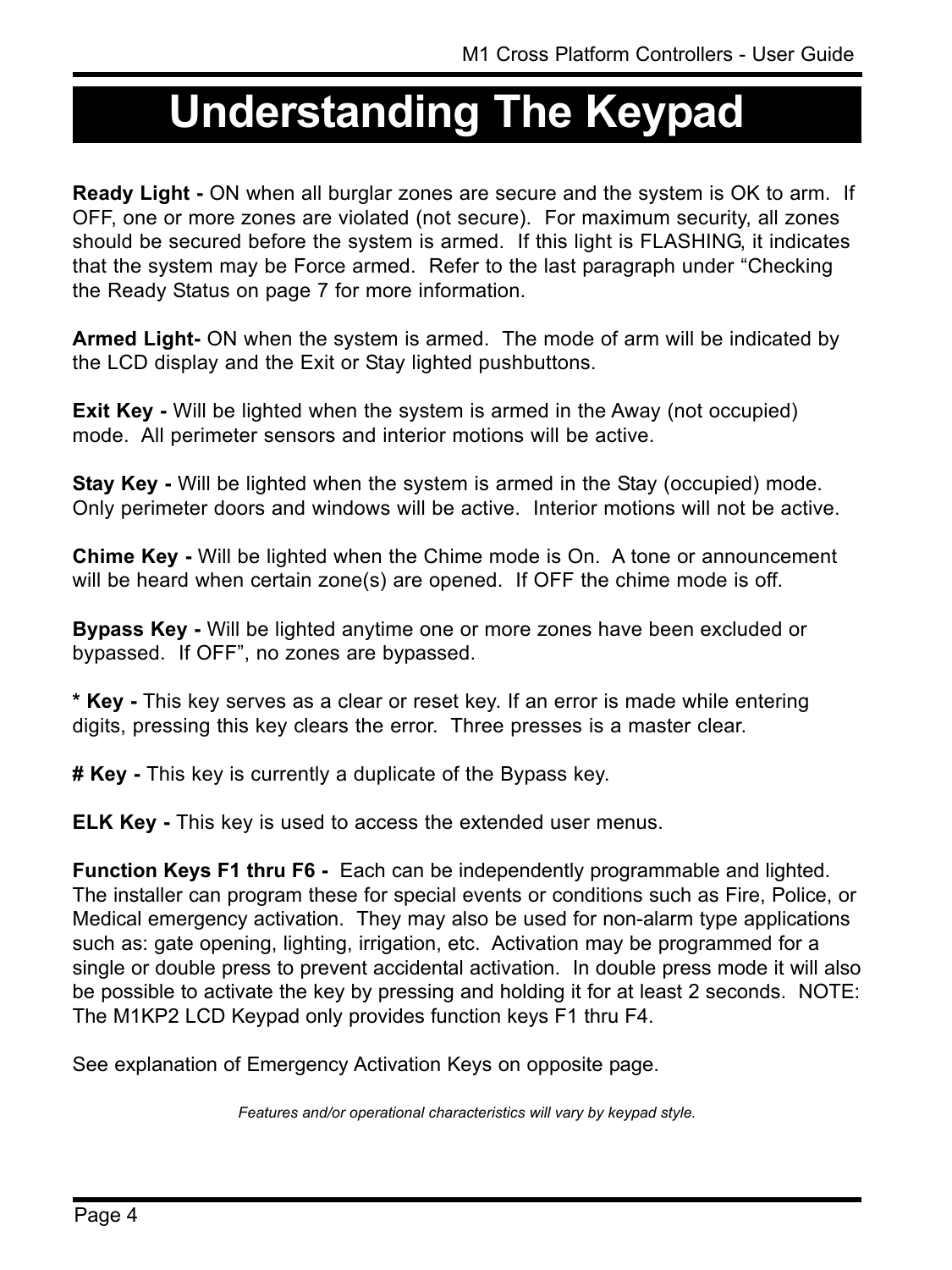Available Keypads Styles



ELK-M1KP LCD Keypad



ELK-M1KP2 LCD Keypad



ELK-M1KPAS Arming Station

*Features and/or operational characteristics will vary by keypad style.*

#### **Emergency Activation Keys (if enabled)**

**Fire -** If enabled, this key activates the local fire alarm audibles and notifies a central monitoring center, if monitoring has been purchased. It is generally programmed for double press or press and hold for 2 seconds.

**Police -** If enabled, this key activates a silent or audible police/holdup alarm and notifies a central monitoring center, if monitoring has been purchased. It is generally programmed as double press or press and hold for 2 seconds.

**Medical -** If enabled, this key activates a medical alarm condition and notifies a central monitoring center, if monitoring has been purchased. It is generally programmed for double press or press and hold for 2 seconds.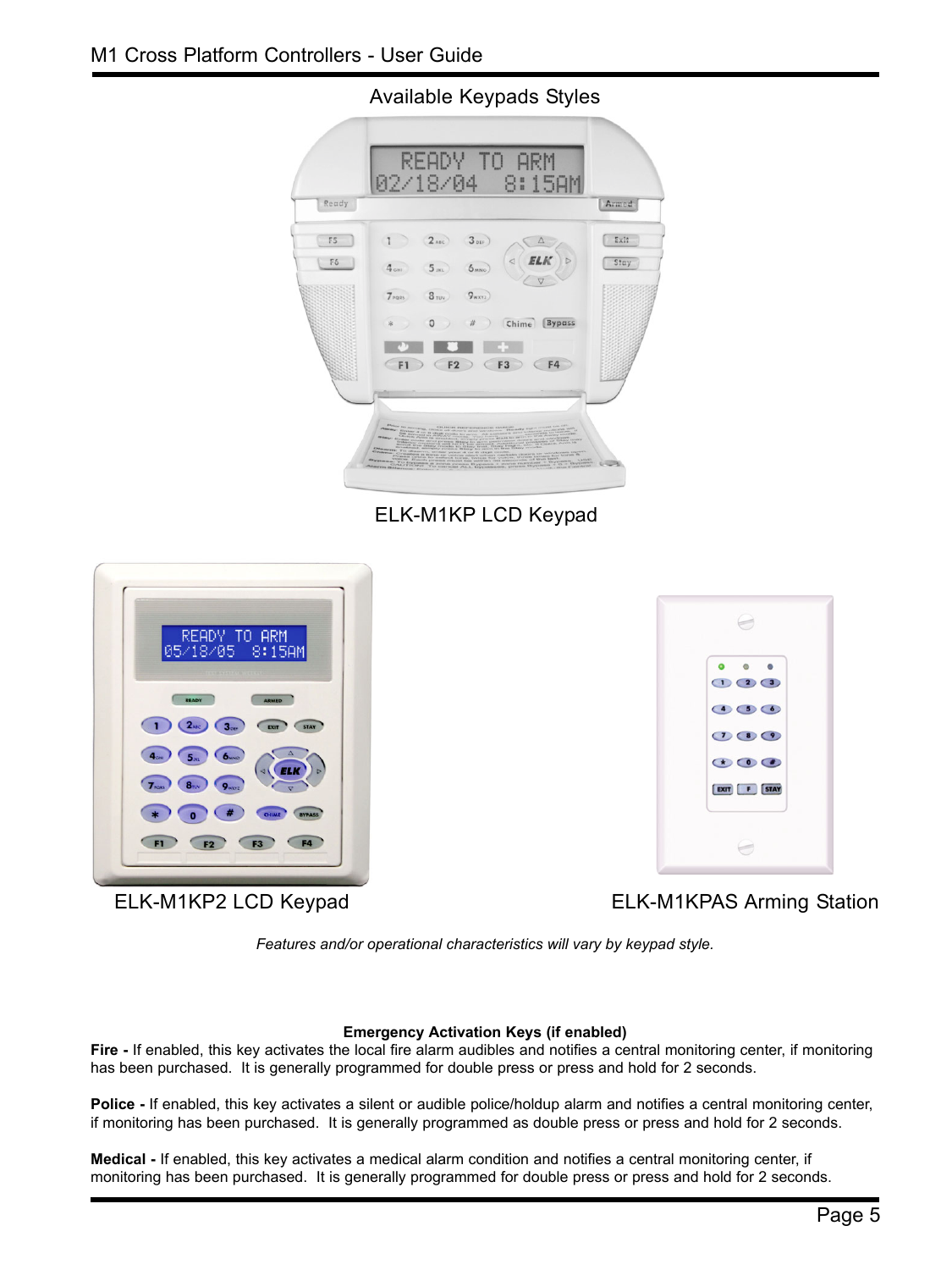## **System Notes**

| Exit Delay 1 Timer in seconds: ________ Exit Delay 2 Timer: _______      |                             |                |
|--------------------------------------------------------------------------|-----------------------------|----------------|
| Entry Delay 1 Timer in seconds: ________                                 | Entry Delay 2 Timer: ______ |                |
| Burglary Alarm (Audible) Cutoff Timer in minutes:                        |                             |                |
| Fire Alarm (Audible) Cutoff Timer in minutes:                            |                             |                |
| User Code Digits 4 digits _____ or 6 digits ____                         |                             |                |
|                                                                          |                             |                |
| F2 Key Function: __________________________________ Single Press? Y or N |                             | Silent? Y or N |
|                                                                          |                             | Silent? Y or N |
|                                                                          |                             | Silent? Y or N |
|                                                                          |                             |                |
|                                                                          |                             |                |

\* The ELKM1KP2 LCD Keypad does not provide the F5 and F6 keys.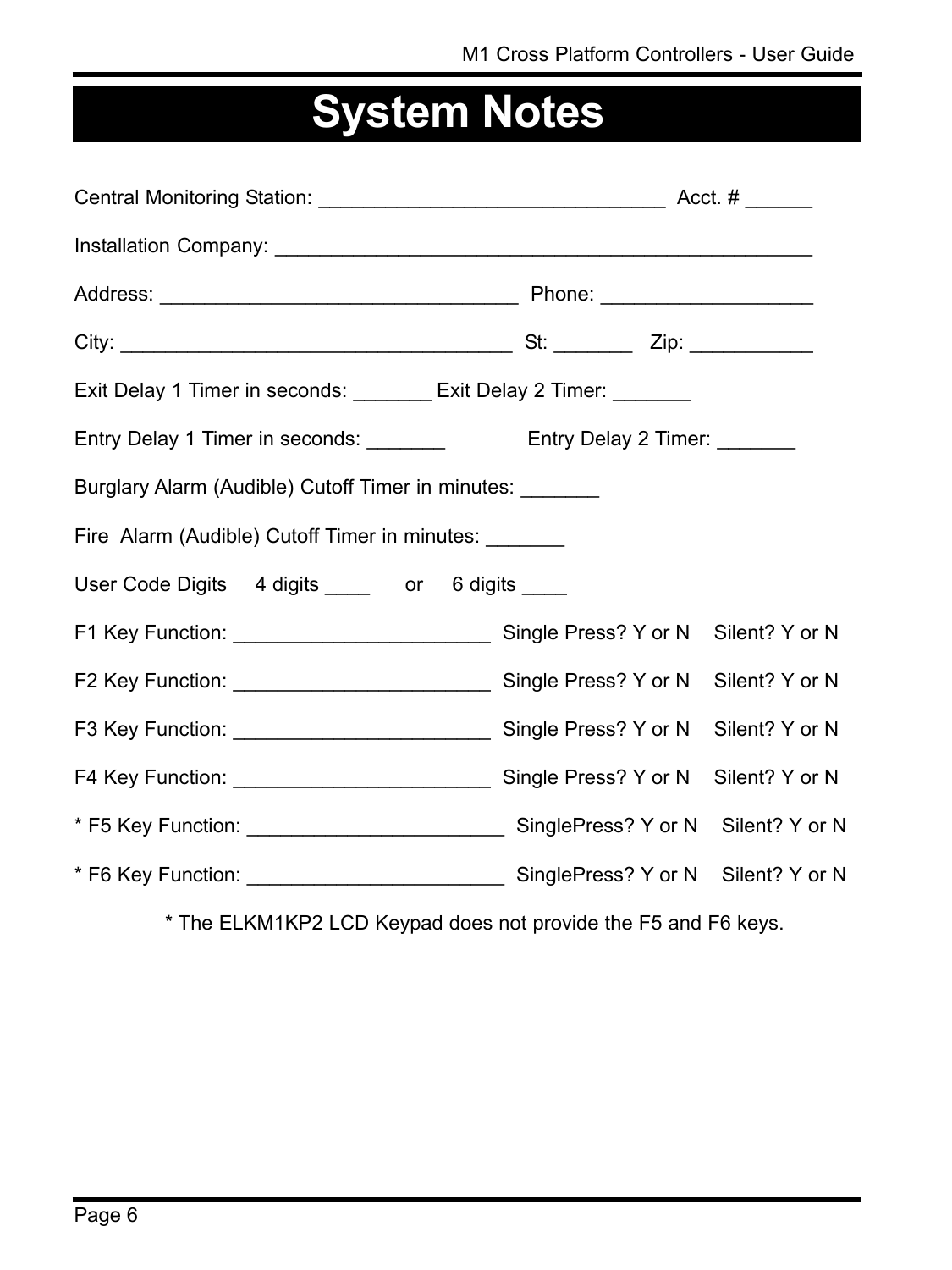## **Operating The System**

Read this entire section before attempting to operate the system.

### **User Codes**

- <> User Codes are required for arming, disarming, and to authorize certain features of your system. User codes can be either 4 or 6 digits (refer to System Notes).
- <> If a mistake is made while entering a user code, press the asterisk key and enter the code again.
- <> To prevent someone from hunting for a code the system can be set to temporarily lockout the keypad after repeated incorrect codes. Consult your installer or installation record sheet for the number of incorrect attempts allowed.

### **Checking the Ready Status**

- <> When the **Ready** light is off, one or more zones are violated. The display will show "Not Ready x Zn" where the x represents the number of violated zones. The system cannot be armed until you secure or bypass the violated zone(s).
- <> To identify violated zones, press the **UP** arrow key repeatedly to view each zone by name and number. If a zone is programmed as bypassable, you may bypass it (permanently exclude it) for the immediate arming cycle by pressing the Bypass key + zone number + the Bypass key again. The display will show "Ready w/ Bypass" once the system is ready to be armed. The Bypass key may require the entering of a user code with an appropriate authority. NOTE: Zones not programmed as bypassable must be secured before the system can be armed.
- <> When the **Ready** light is on steady the alarm system is ready to be armed. The display will show "Ready to Arm".
- <> If the **Ready** light is flashing, it indicates the system can be armed even though one or more zones are violated. This only occurs if the violated zones are programmed as force-armable. Arming will temporarily exclude these violated zones from the system. If a force armed zone becomes secure while the system is armed, it will automatically become live, meaning that it can activate an alarm if violated. This feature is handy for a garage door. The system can be armed while the door is up. After backing out of the garage and closing the door, the garage door will become normal and it will be re-included into service.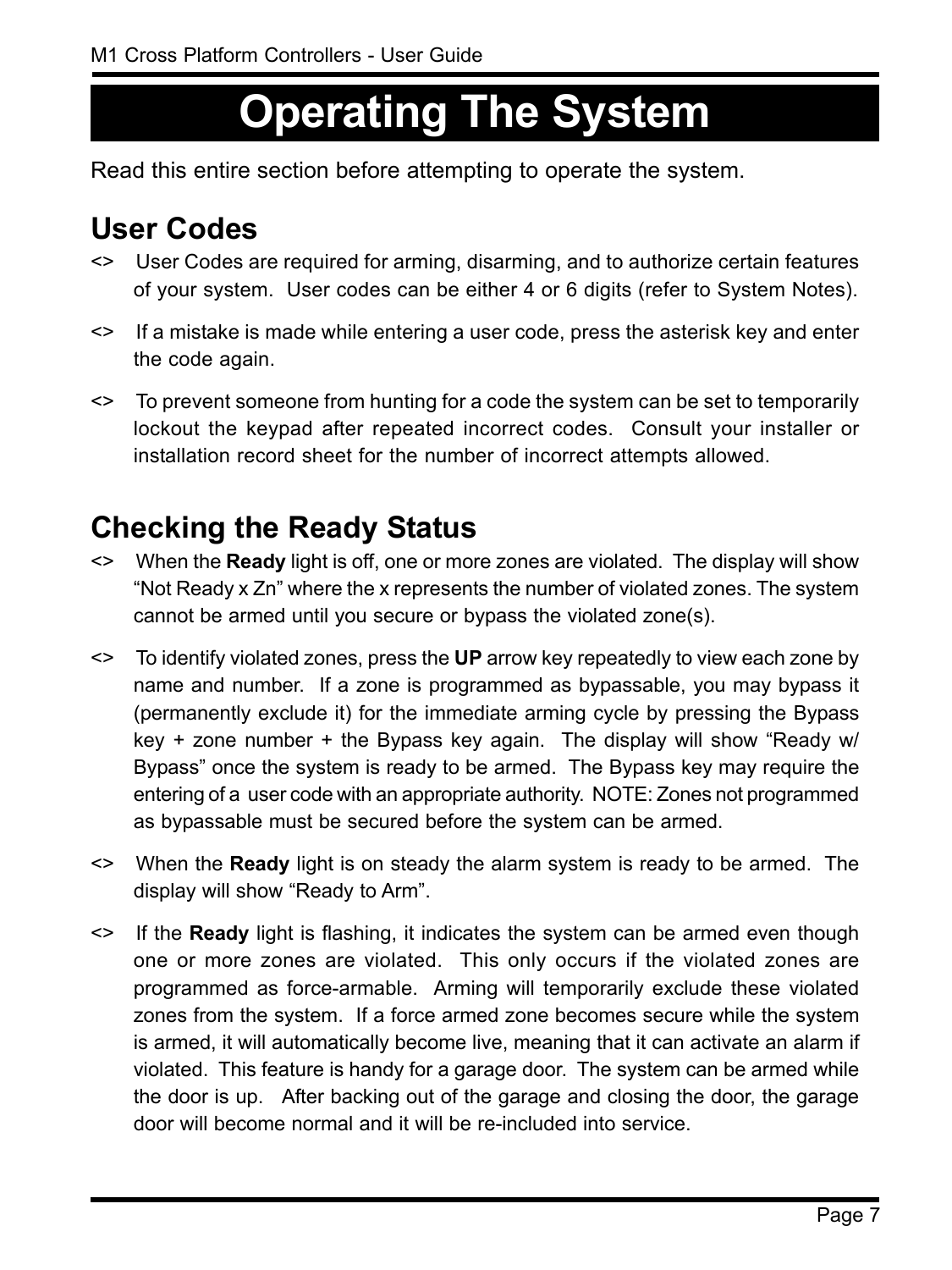#### **Arming in the "Away" Mode**

Away mode arming is the highest arm level, intended for use when the premises is unoccupied. Both perimeter and interior zones will be armed.

The **Ready** light must be on or flashing for the alarm system to be armed.

Secure all protected doors and windows.

- **1.** Enter a User code.
- **2.** The Armed and Exit lights will illuminate and the exit tone will start.
- **4.** Leave the premises during the exit delay.
- **5.** At the end of the exit delay the alarm system will be armed Away.

During the last 10 seconds of the exit delay time the exit tone will beat faster to warn you that the time is about to expire. If you feel that you will be unable to get out and close the exit door in time we recommend that you return to the keypad, disarm, and rearm.

#### **Arming in the "Vacation" Mode**

Vacation mode is a second level of Away mode. It can be used to activate energy saving automation features when the building will not be occupied for an extended period of time. After arming, pressing the Exit button at any time during the exit delay time to change the armed mode to vacation.

#### **Arming in the "Stay" Mode**

Stay mode arming is intended for use when the premises is occupied. All perimeter doors and windows are armed, and all interior zones are excluded.

Secure all protected doors and windows.

- **1.** Enter a User code.
- **2.** The Armed and Exit lights will illuminate and the exit tone will start.
- **3.** Press the Stay key. The key will light up. All interior zones will be excluded and the exit tone will be silenced. Delayed entry/exit zones will still be delayed.
- **4.** (Option, may not be enabled) Additional presses of the Stay key may allow scrolling to different modes of Stay arming if enabled by your installer. Additional modes are Stay Instant, Stay Night, and Stay Night Instant.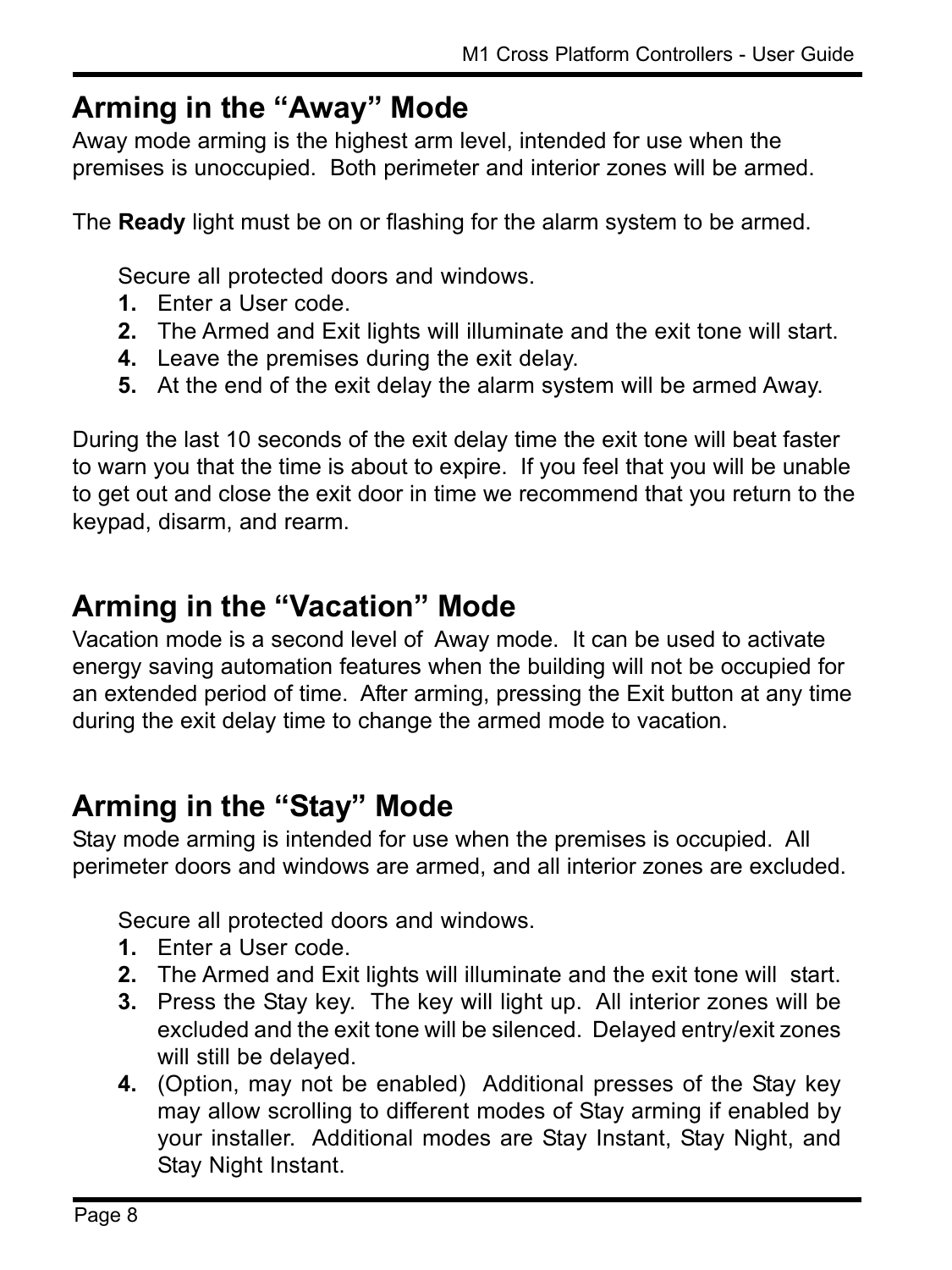### **Auto Stay Arming**

(Optional) If this feature was enabled by your installer, it will automatically change the arm mode from Away to Stay if none of the perimeter delayed doors are opened during the exit delay countdown time.

Secure all protected doors and windows.

- **1.** Enter a User code.
- **2.** The Exit key will light and the exit tone will start.
- **3.** As long as you don't open or exit through any delayed doors, the Stay light will come on and the Exit light will go off at the end of the exit delay time. The system is now armed in the Stay mode.

#### **Using the Quick Arm**

(Optional) If this feature was enabled by your installer, it will allow arming in either the Away or Stay modes without having to enter your user code. For security reasons however, a user code is always required to disarm.

Secure all protected doors and windows.

- **1.** Press the Exit or Stay key.
- **2.** The Armed and mode light (Exit or Stay) will illuminate just as if you had entered your user code.

#### **Changing Stay Modes While Armed**

(Optional) If this feature was enabled by your installer, it permits various levels of Stay mode arming to be enabled (scrolled) without having to first disarm the system. The additional Stay mode arming levels may include: Instant, Stay Night, and Stay Night Instant.

- **1.** Press the Exit or Stay key.
- **2.** The Armed and mode light (Exit or Stay) will illuminate just as if you had entered your user code.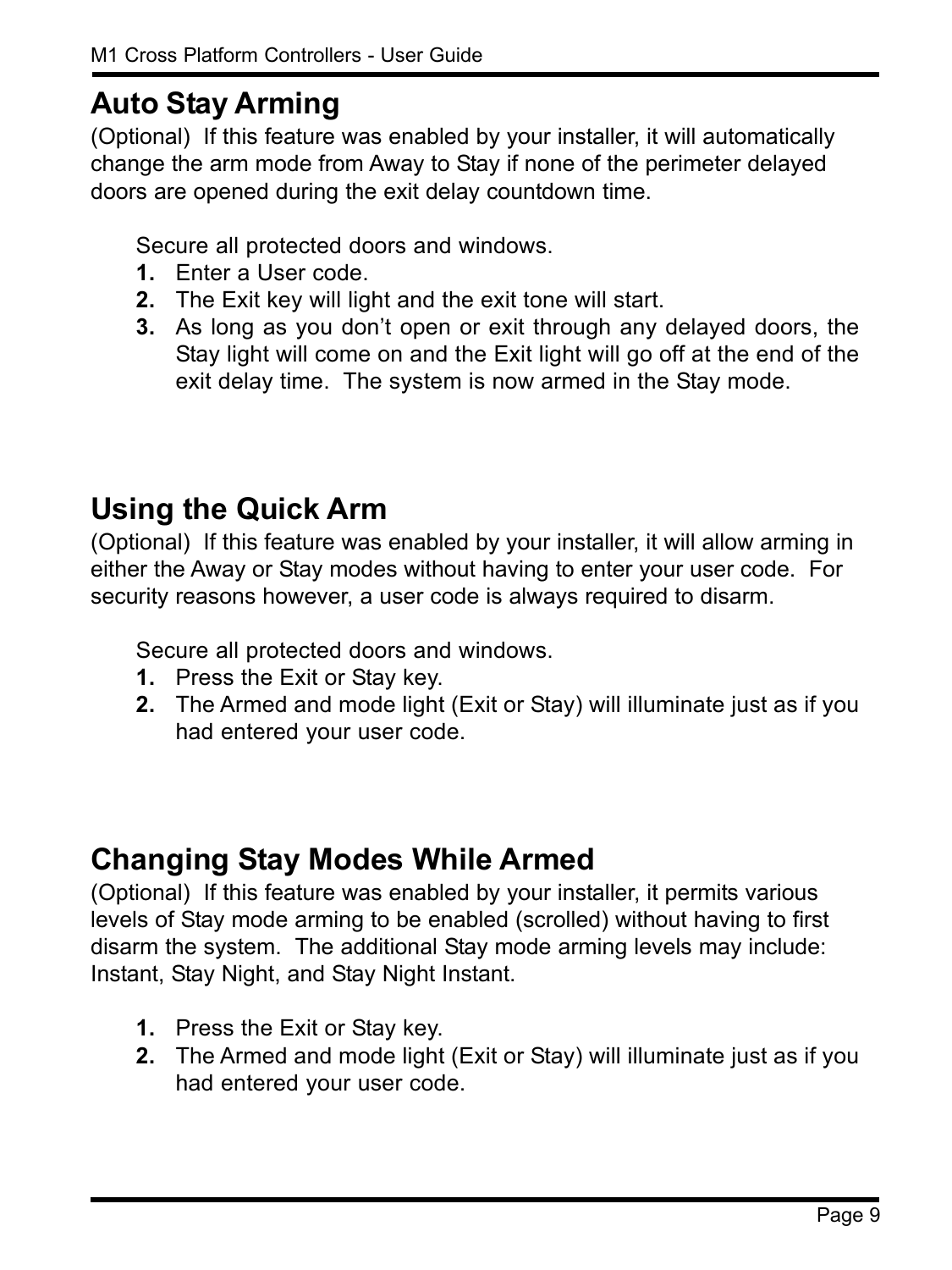#### **Bypassing Zones**

(Optional) Manual bypassing of a zone will exclude it from the system for the immediate arming period. \* [see notes below] Once the system is armed, zone(s) that are bypassed will not be able to activate an alarm. The bypass will remain in effect until: a) the zone bypass is canceled, or b) the system is disarmed. The **Bypass** key will be lighted whenever a zone is bypassed.

To bypass a zone:

- **1.** Press the **Bypass** key.
- **2.** Enter the number of the zone you wish to bypass.
- **3.** Press the **Bypass** key again.
- **4.** The Bypass light will light up if the bypass is accepted. However, if the zone is non-bypassable an error tone will be heard.

### **Quick Bypassing of Violated Zones**

(Optional) The Quick Bypass feature allows you to bypass all violated zones with a minimum number of keystrokes. \* [see notes below]

To quick bypass any violated zones:

- **1.** Press the **Bypass** key.
- **2.** Enter 999
- **3.** Press the **Bypass** key again.
- **4.** If the quick bypass is accepted the Bypass light will be illuminated. However, if any of the zones were non-bypassable an error tone will be heard.
- \* Only zones that have been programmed as bypassable can be bypassed.
- \* Bypassing may additionally require a user code that has been enabled with the user bypass option.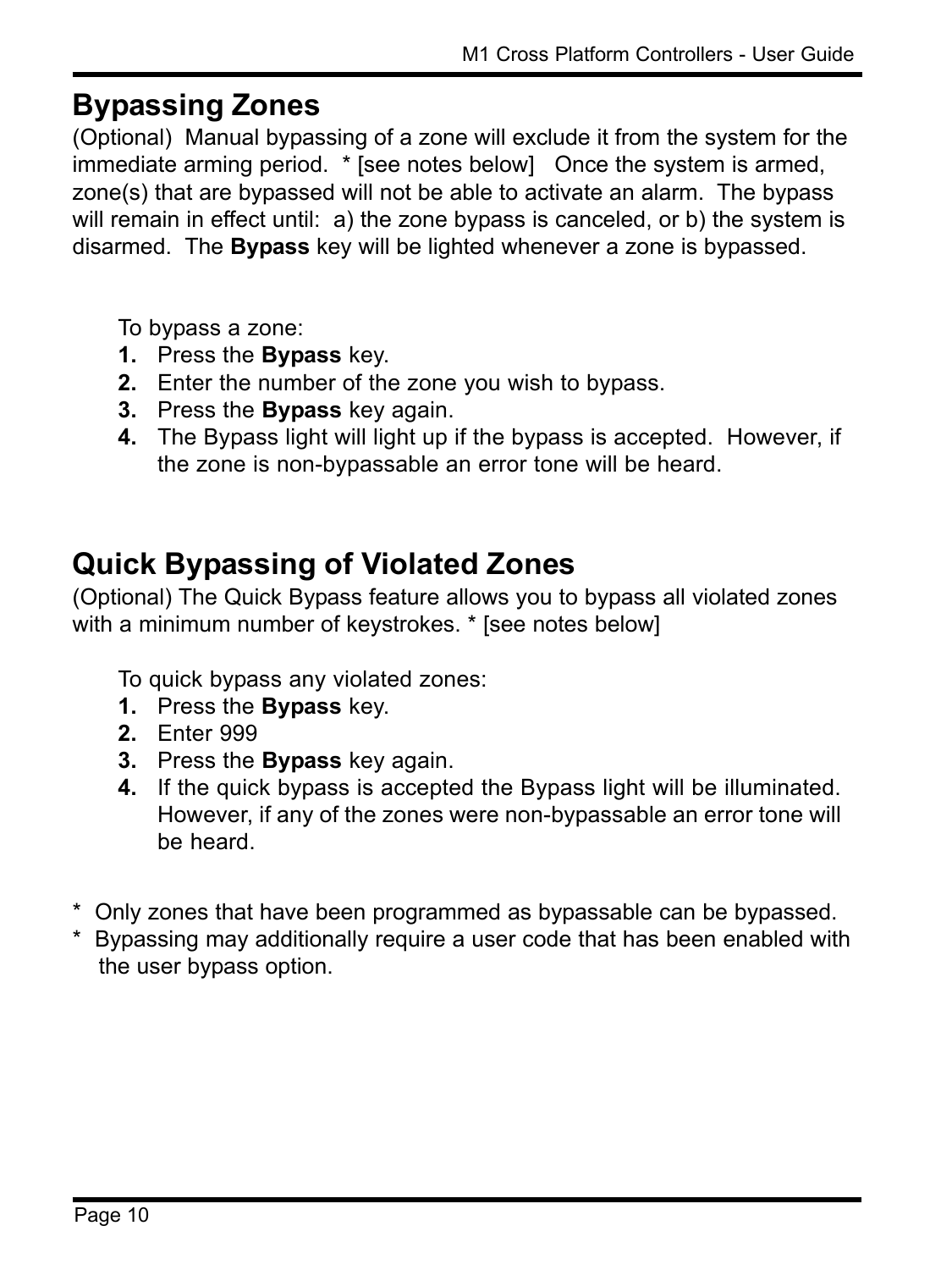#### **Disarming and Resetting the System**

After entering the premises through one of the assigned Entry delayed zones, the keypad will sound a continuous entry delay tone. The keypad will display a count-up of the programmed entry delay time. Refer to the System Notes for the amount of entry time available.

Disarming

- **1.** Proceed directly to the keypad.
- **2.** Enter a valid user code.
- **3.** The entry delay tone should stop.
- **4.** When the **Armed** light turns off the alarm system is disarmed.

If a valid user code is not entered before the entry delay time expires, an alarm will occur. If this should occur proceed as follows:

Disarming and Silencing After an Alarm

- **1.** Proceed directly to the keypad.
- **2.** The display will show the alarm type and first zone that tripped.
- **3.** Enter your user code.
- **4.** The entry delay tone should stop.
- **5.** When the **Armed** light turns off the alarm system is disarmed.

#### *After an alarm has been silenced by a valid user code, the display will continue to show the alarm type and zone until a valid user code is entered a second time. This "Acknowledgment" is designed so that the user sees what caused the alarm after things are quieted.*

Disarming and Silencing During an Alarm

- **1.** Proceed directly to the keypad.
- **2.** The keypad display will show the type of alarm.
- **3.** Enter a user code.
- **4.** The keypad entry tone and the alarm siren/bell will stop.
- **5.** When the **Armed** light turns off the alarm system is disarmed.
- 6. If you are certain the alarm was accidental, contact the Central Monitoring Center to avoid a false dispatch of the authorities.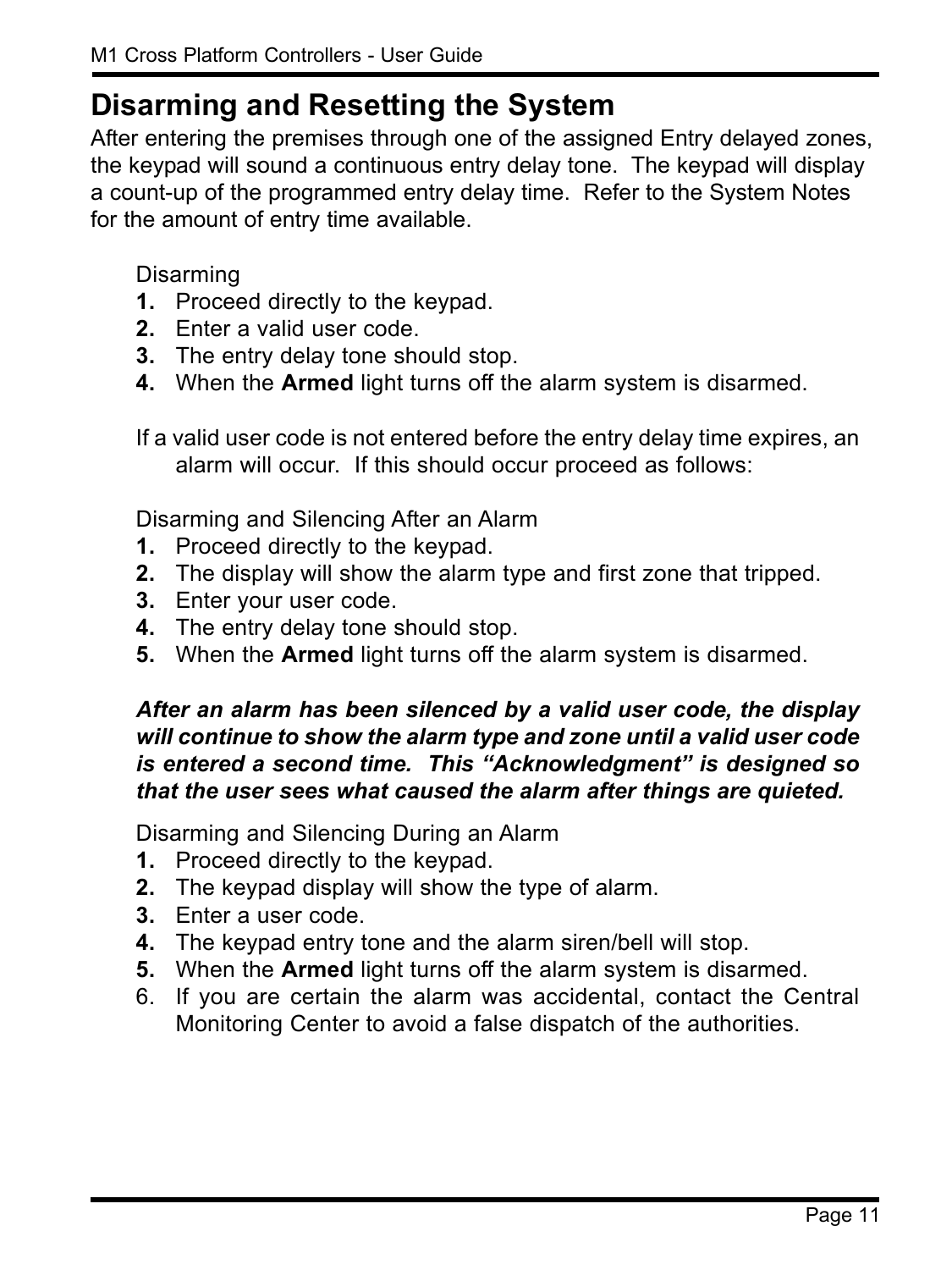#### **Alarm Acknowledgments**

After an alarm has been silenced by a valid user code, the display will continue to show the alarm type and zone until a valid user code is entered a second time. This "Acknowledgment" is designed so that the user sees what caused the alarm after things are quieted. To reset (clear) the display the alarm must be acknowledged using the following procedure:

To acknowledge the alarm and reset the system:

- **1.** Enter a user code.
- **2.** The alarm/condition will clear from the keypad display.

### **Troubles**

There are many different types of trouble conditions that can be annunciated by the system including the following:

#### **Trouble Conditions**

AC Power Failure Low Backup Battery Telephone Line Fault Fire Alarm Trouble Missing Keypad, Expander (Zone or Output) Communications Fail

Troubles are annunciated by an intermittent beeping from the keypad and a display of the Trouble condition(s). The beeping may be silenced by pressing the asterisk \* key but the trouble must be acknowledged before any other keypad operation may continue.

Acknowledging a Trouble condition:

- **1.** Enter a user code.
- **2.** Until the trouble condition is resolved, the keypad will momentarily flash the condition along with the normal keypad information. If a new Trouble should occur, the keypad beeping will resume.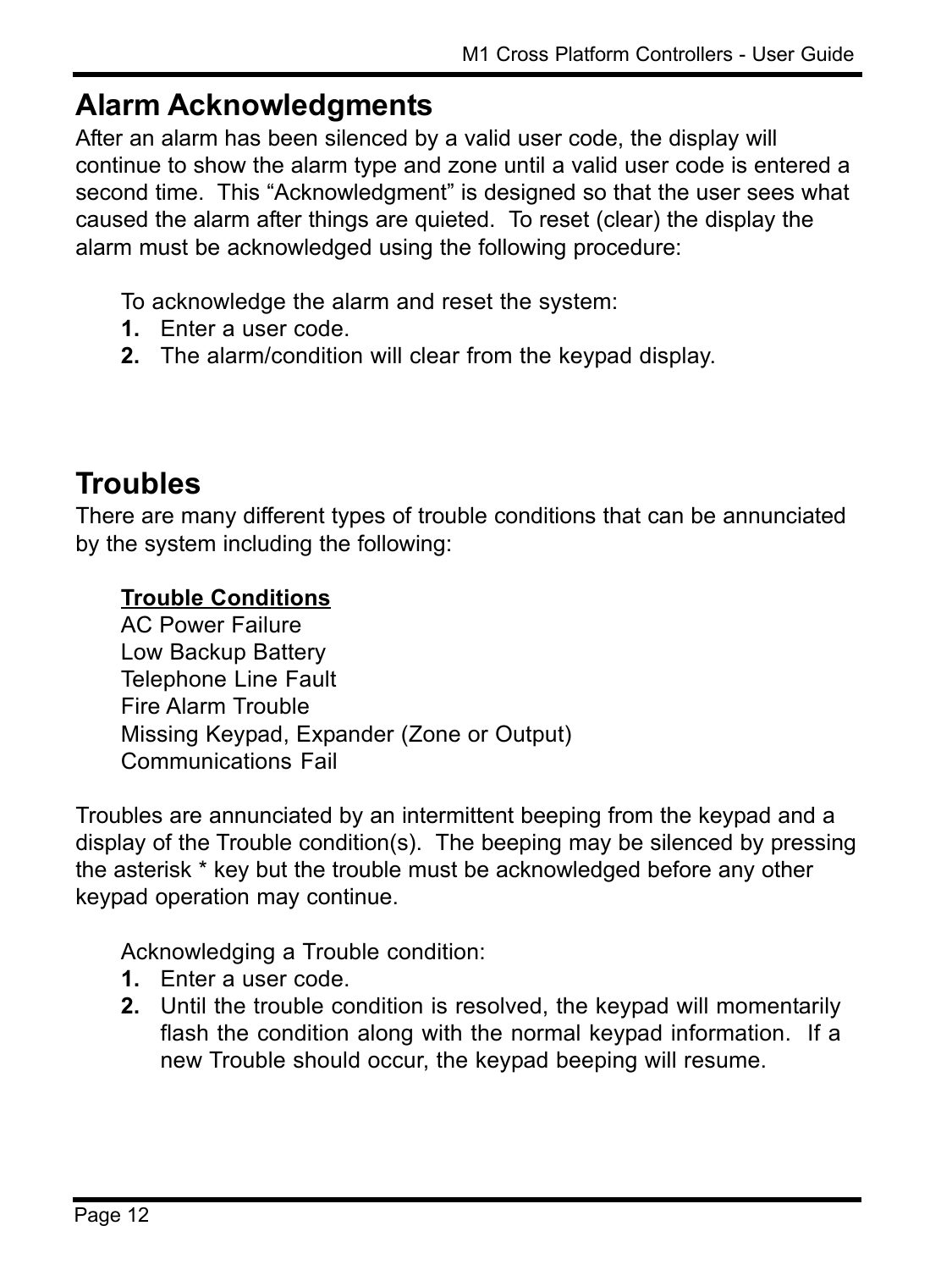#### **Chime Mode, Turning On and Off**

Chime is a function which can provide an audible alert whenever certain doors, windows, or other selected zones are violated. The ideal application is for annunciating whenever someone enters or leaves the premises through a normal doorway. However, it can also be used to annunciate abnormal access to and restricted areas.

NOTE: The M1 control has four selections for Chime: Tone, Voice, Tone/Voice, and Off. The M1EZ8 control has only two selections for Chime: Tone or off.

When the Chime mode is On, the Chime key will be lighted.

To turn the Chime mode Off:

**1.** Press the Chime key one time.

If the Chime mode is off, the Chime key will be dark (not-lighted).

To turn the Chime mode On:

- **1.** Press the Chime key one time to select the Chime Tone mode.
- **2**. Pressing the Chime key a second time within ~30 seconds of the last press will select the Chime Voice mode.
- **3.** Pressing the Chime key a third time within ~30 seconds of the last press will select the Chime Tone/Voice mode.
- **4.** Pressing the Chime key a fourth time within ~30 seconds of the last press will once again turn the Chime mode Off.

Only your installer has be ability to program which doors, windows, etc. (zones) will be included in the Chime mode.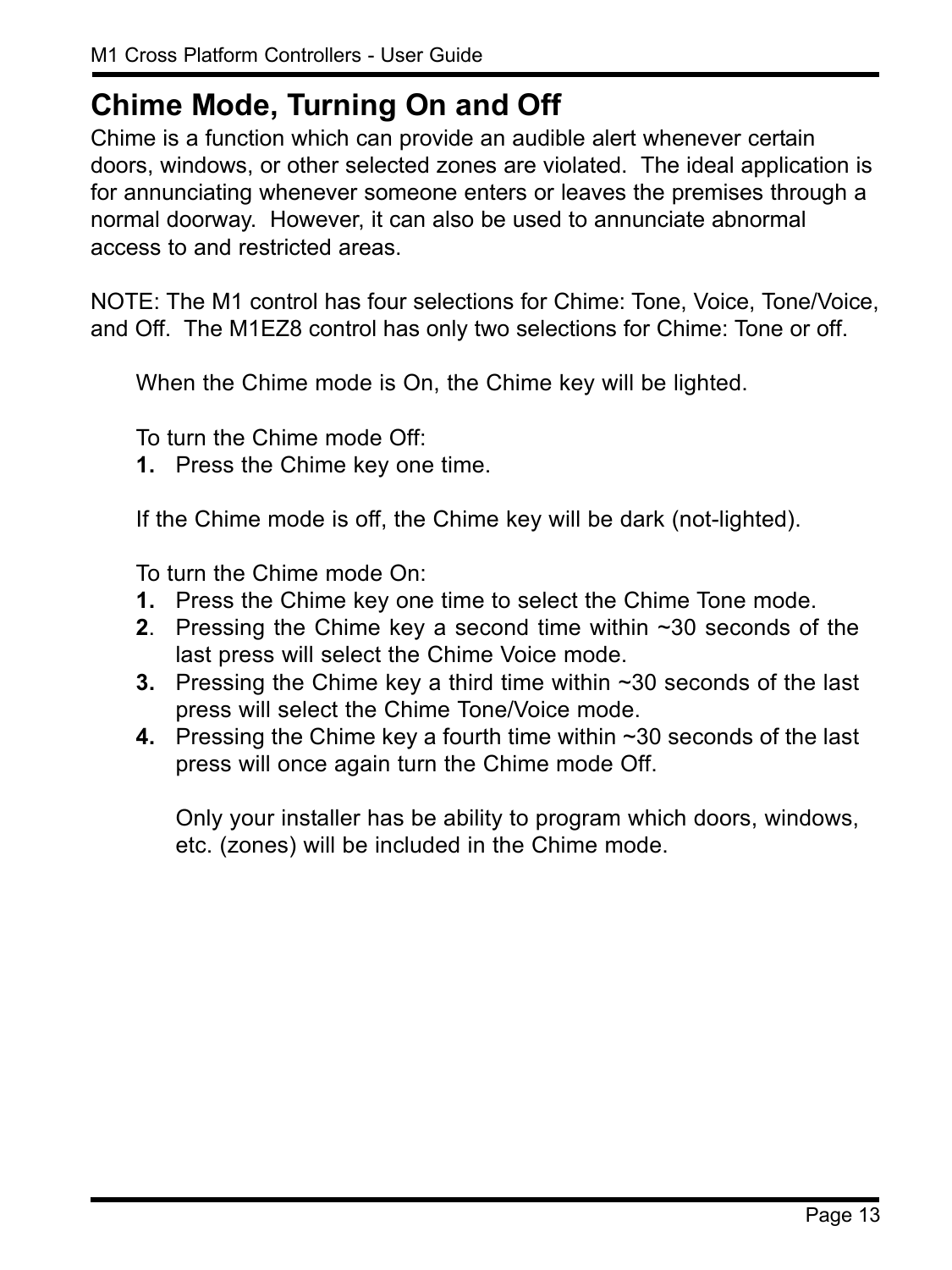## **Keypad Menus**

This section explains the use of the most commonly used keypad menus. For additional instruction, consult the installation company. To reach the keypad menus press the center navigation key labeled "ELK". A user code may be required depending on how the control is programmed. The four arrow keys around the Elk key are used to scroll, backup, etc. For example, press the UP arrow key will step to menu 2. *Entering a number from 1 to 9 will jump directly to that menu.* Press the RIGHT arrow key to select a menu.

### **Menu 1-View/Control Automation Functions**

Allows operation of many powerful automation capabilities such as: activation of individual or group lights, irrigation sprinklers, pumps, gates, etc. There are 6 sub menus: Tasks, Lighting, Outputs, Temperature Sensor, Keypad Temperature, and Thermostat Temperature.

- 1. Press the ELK key and enter a user code if required.
- 2. Press the RIGHT arrow key to select menu 1.
- 3. The first of 6 sub menus; "**1-TASKS**" will be displayed. Each press of the UP arrow key will scroll through the other sub menus.
- 4. When the desired menu displays, press the RIGHT arrow to select.

**1-TASKS** Tasks are like "macros", in that a single key press can result in one or more actions. Tasks can simplify or automate events that might otherwise require multiple manual steps. Example: "Water the Lawn" could turn on two sprinkler zones for a time period. "Welcome Home" could adjust the thermostat and turn lights to a level of On, Off, Dim, etc., making a room more warm and inviting. NOTE: A task itself does not have a state of On or Off. In fact, if a task is activated multiple times the same actions simply start again.

To activate a TASK:

- 1. Starting from the "View/Control Automation Functions" menu, locate the Tasks screen and press the RIGHT arrow key to select.
- 2. Use the UP or DOWN keys to scroll through the list of available tasks. To jump directly to a specific task, enter it's 2 digit number. (see note on next page)
- 3. Press the # key to activate the displayed task.
- 4. To backup or select another sub menu press the ELK key. To exit out completely from the user menus press the \* key.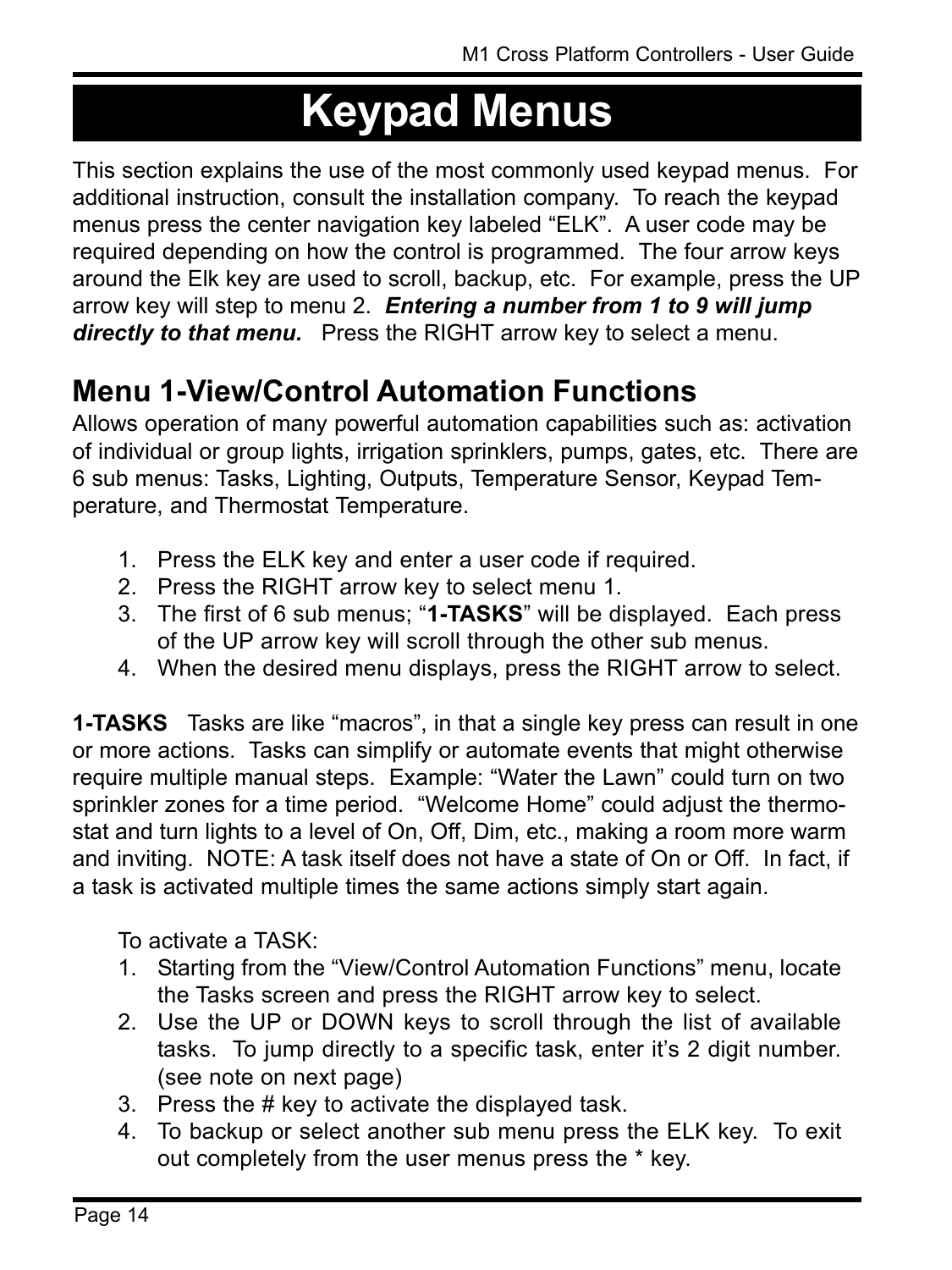**2-LIGHTING** Provides the ability to view and control lights or appliance type devices. Each lighting device must be programmed and installed before it can actually do anything. An example of a lighting device is: "Porch Light", which could be a powerline carrier lamp module or switch controlled independently from this lighting menu, or from the inclusion in a programmed task.

To view the state of a LIGHTING device, or to control it:

- 1. Starting from the "View/Control Automation Functions" menu, locate the Lighting screen and press the RIGHT arrow key to select.
- 2. Use the UP or DOWN keys to scroll through the available lighting devices and view their current state. To jump directly to a specific lighting device, enter it's 3 digit number. (see note on next page)
- 3. Press the # key to toggle the state of a displayed lighting device. E.G.: If the state is On, pressing # will turn it Off.
- 4. To backup or select another sub menu press the ELK key. To exit out completely from the user menus press the \* key.

**3-OUTPUTS** Provides the ability to view and control individual outputs. An output may be a relay used to signal or switch a device On or Off. Outputs are not necessarily a physical form. Outputs must first be assigned and programmed by the installer before you can utilize them in this menu. A relay might be used to control a Pool pump motor. When this output is On the pump would be running. When the output is Off the pump would be off.

To view the state of an OUTPUT, or to control it:

- 1. Starting from the "View/Control Automation Functions" menu, locate the Outputs screen and press the RIGHT arrow key to select.
- 2. Use the UP or DOWN arrow keys to scroll through the list of available outputs and view their current state. To jump directly to a specific output, enter it's 3 digit number. (see note below)
- 3. Press the # key to toggle the state of a displayed output. E.G.: If the state is On, pressing # will turn it Off.
- 4. Press ELK to backup or select another sub menu. Press \* to exit.

**4-TEMPERATURE SENSORS** Provide the ability to read remote temperature sensors, if installed. Press the RIGHT arrow key to select this menu, then press the UP or DOWN arrow keys to scroll through the list of available sensors. To jump directly to a particular sensor enter it's two digit number. The current temperature will be displayed. Press the \* key to exit.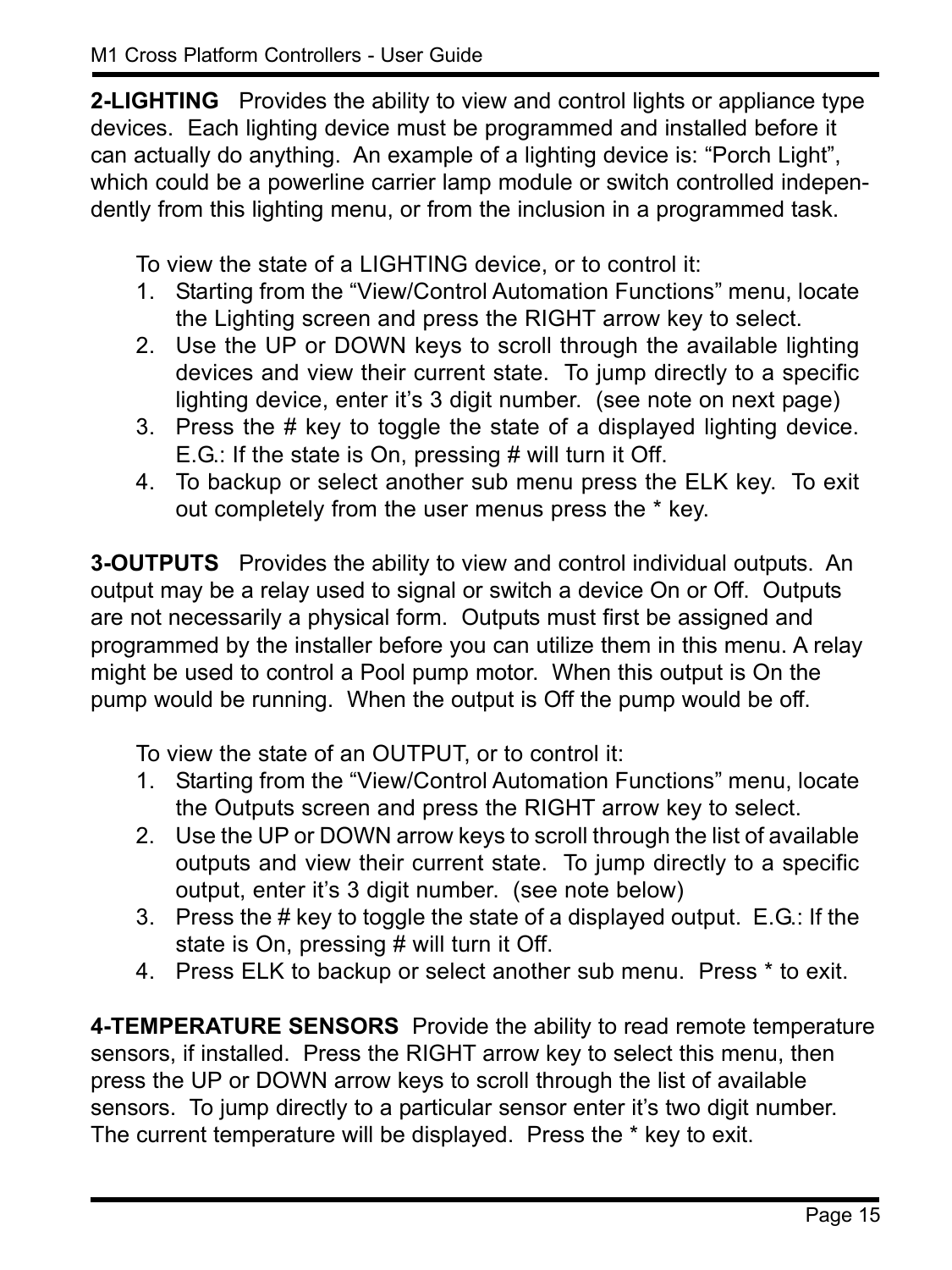**5-KEYPAD TEMPERATURE SENSORS** Provides the ability to select and view the temperature sensor inside a M1KP LCD keypad. Note: M1KP2 LCD keypads do not have an inside temperature sensor. If you select a keypad that happens to be an M1KP2 the display will read "Not Enabled". Press the RIGHT arrow key to select this menu, then press the UP or DOWN arrow keys to scroll through the list of available keypads. To jump directly to a particular keypad enter it's two digit number. The current temperature at the keypad will display. Press the \* key to exit.

**6-THERMOSTATS** If HVAC thermostats are connected their current temperature may be read from this menu. Press the RIGHT arrow key to select this menu, then press the UP or DOWN arrow keys to scroll through the list of available thermostats. To jump directly to a particular thermostat enter it's two digit number. The current temperature is displayed. Press the \* key to exit.

*NOTE: To reduce scroll time, the keypad only displays the entities: Tasks, Lights, Outputs, Temperature Sensors, Keypads, and Thermo*stats which are installed, programmed, and selected to "show" on the *keypad. This is done by the installer and can be changed as new equipment is added. It is also possible to enter a 2 or 3 digit number* and jump to ANY entity, even those NOT selected to "show".

### **Menu 2-Reset Smoke Detectors**

This is used to reset latched smoke detectors following a Fire alarm trip. When a Smoke Detector causes an alarm it's output circuitry will latch ON to provide a visual identification. IMPORTANT: It will be necessary to reset the smoke detector circuitry following an alarm in order for any subsequent Fire alarms to be detected.

- 1. Press the ELK key. Enter a user code if prompted.
- 2. Use the UP or DOWN arrow keys to find "2-Reset Smoke Detectors".
- 3. Press the RIGHT arrow key to select this menu.
- 4. The keypad will display "5 Seconds Smoke Output Reset".
- 5. Two beeps from the keypad indicates that the reset is complete. The keypad will automatically return to the main display.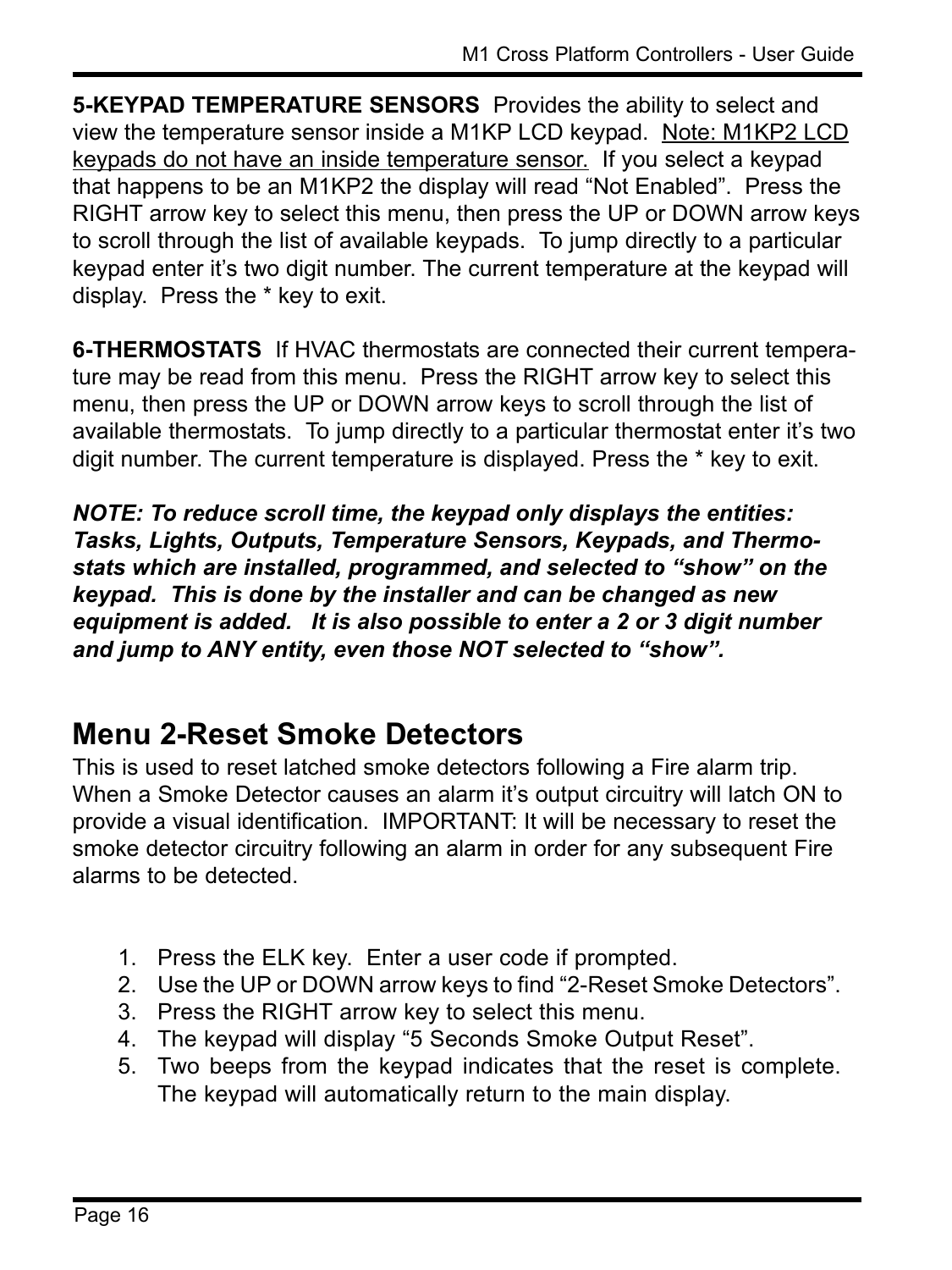#### **Menu 3-Walk Test Area (zones)**

Permits a local test of all zones assigned to the system/area. No alarms or troubles are reported during a walk test.

To perform a walk test:

- 1. Press the ELK key. Enter a user code if prompted.
- 2. Press the UP arrow key to find: "3-Walk Test."
- 3. Press the RIGHT arrow key to start the test.
- 4. The keypad will display: **000of016 Tested A1-Violate Zones**

The top right hand number is the active zones on the system. The left hand number is the number of zones that have tested.

- 5. Proceed to walk the building and trip every zone. As each zone is tripped it's name will appear on the bottom line of the display.
- 6. Continue walk testing until each zone is tested as indicated by the top left hand number being the same as the number to it's right.
- 7. When finished press the \* key to exit back to the main display.

### **Menu 4-View History Log**

The history log stores the most recent system activity with a time date stamp.

To view the event history log:

- 1. Press the ELK key. Enter a user code if prompted.
- 2. Press the UP arrow key to find: "4-View History Log."
- 3. Press the RIGHT arrow key to select this menu.

| 4. The keypad will display:                         | $L001:xx/yy$ hr:mn<br><event desc=""> 00#A\$</event> |
|-----------------------------------------------------|------------------------------------------------------|
| $xx/yy =$ month & date<br>$00#$ = zone or user code | $hr:mn = hour & min.$<br>$AS = area$ or partition.   |

- 6. Press the UP arrow to scroll to earlier events. To locate an earlier event try entering a 3 digit number to jump around in the log.
- 7. To backup or select another sub menu press the ELK key. To exit out completely from the user menus press the \* key.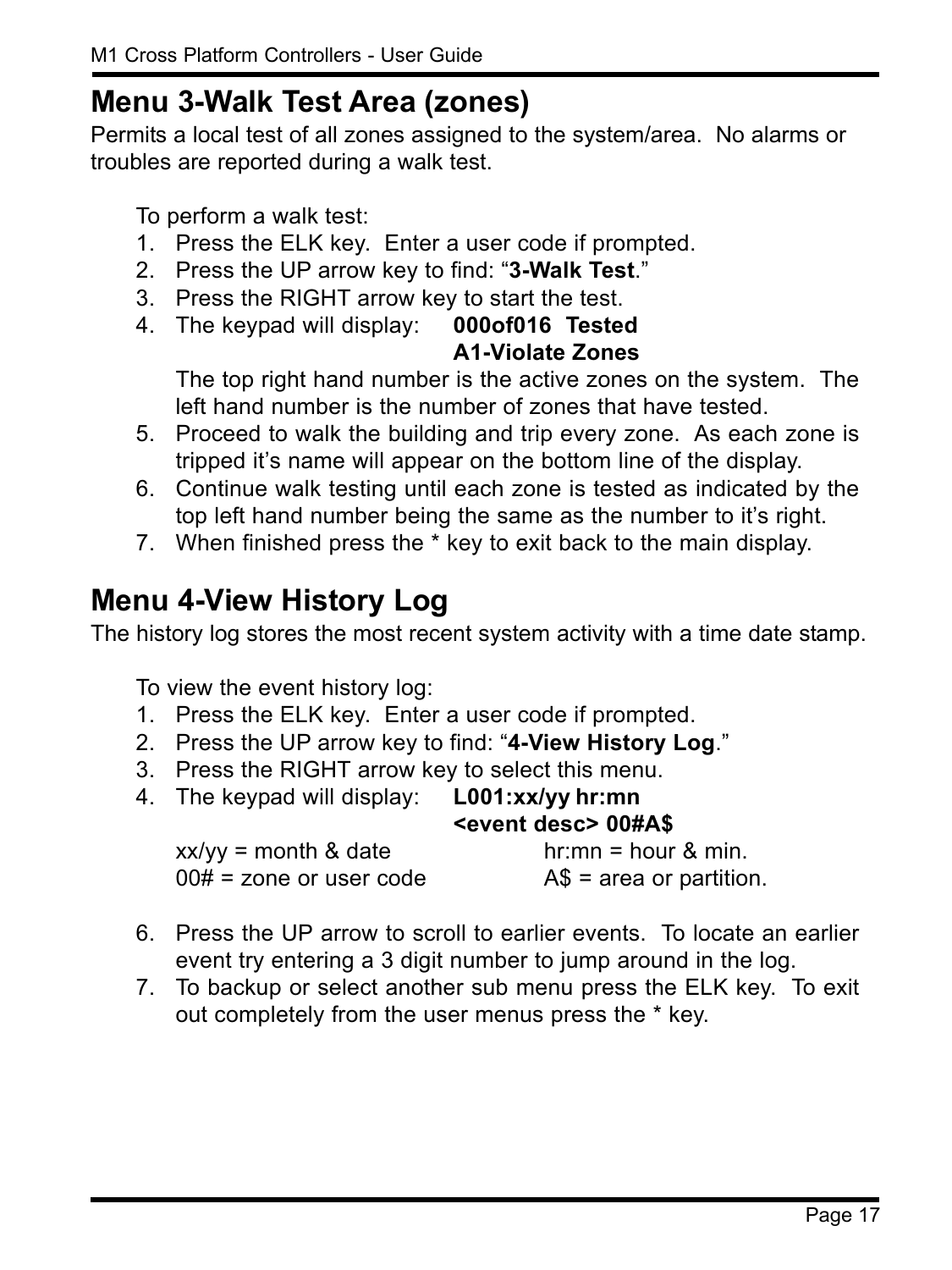#### **Menu 5-View (Zone) Status**

This allows a comprehensive viewing of the status for all area zones

- 1. Press the ELK key. Enter a user code if prompted.
- 2. Use the UP or DOWN arrow keys to find "Menu 5-View Status".
- 3. Press the RIGHT arrow key to select this menu.
- 4. The first zone is displayed with it's current status and name. Press the UP arrow key for the next zone or press the DOWN arrow key for the previous zone. To jump directly to a particular zone enter it's three digit number..  $I.E.:$  To jump to zone 16 enter "016".
- 5. When done, press the \* key to exit back to the menu selections.

#### **Menu 6-Change User Codes**

A Master Level User Code is required to change User Codes.

- 1. Press the ELK key. You must enter a Master Level User Code.
- 2. Press the UP arrow key to find: Menu 6-Change User Codes.
- 3. Press the RIGHT arrow key to select this menu and use the UP arrow to locate a user OR enter 3 digits to jump to a specific user.
- 5. The keypad will display: **001:Sel Chg {name of User}**
- 6. To change the code press the RIGHT arrow and enter the new code digits. Codes are either 4 or 6 digits in length, depending on how the installer set up the programming. Refer to the System Notes.
- 7. If the code is accepted the keypad beeps 3 times. If a long error tone is heard the keypad will display: "Code Not Authorized". Press the RIGHT arrow to "Redo" and repeat step 6 using different digits.
- 8. To change or edit a name press the RIGHT arrow key followed by the DOWN arrow key. The cursor starts in the lower left corner. Select each letter using number keys 1 thru 9. E.G.: Each press of the 5 key will produce: J, then K, then L, and then 5. To move to the next letter press the RIGHT arrow. For a space press the Chime key. To delete a character press the Bypass key. For upper case press the UP arrow then select a letter. For lower case press the DOWN arrow. When finished, press ELK key to save the name.
- 9. To back up to another user or to select another menu press the ELK key until the correct display is shown.
- 10. To exit all the way back to the main display press the \* key.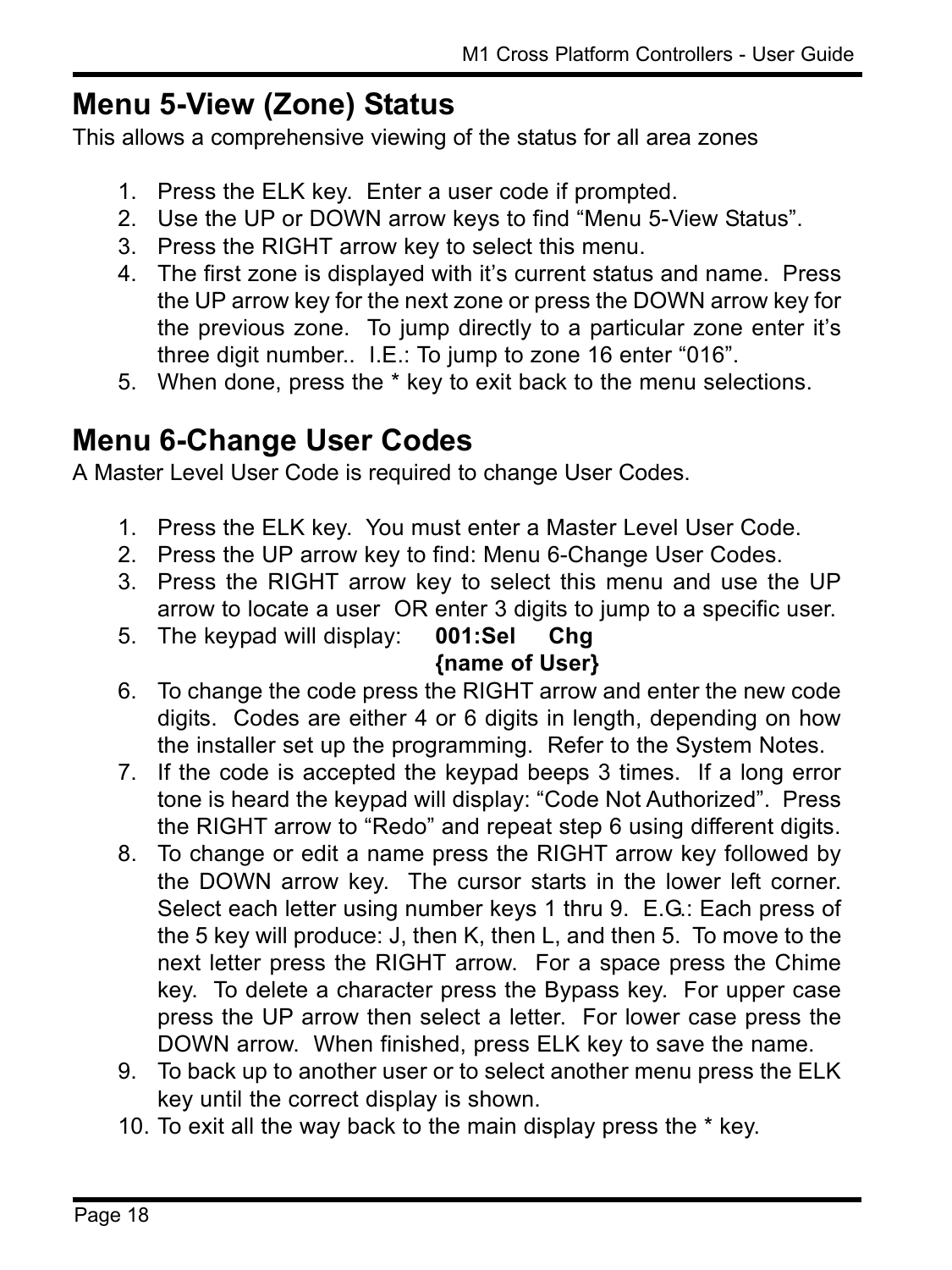#### **Menu 7-Automation Custom Settings**

(Requires Master Level User Code) The installer can assign certain automation functions with the capability to change or modify their start date (mm/dd), start time (hr:mn), or time duration (00000 secs) settings from this menu. This menu displays a text description of the function along with it's current setting.

- 1. Press the ELK key and enter a Master Level user code.
- 2. Press the UP arrow to find: "7-Automation Custom Settings"
- 3. Press the RIGHT arrow key to select this menu.
- 4. The keypad will display: **US01:=hr:mnTIME <description>**
- 5. To select another available function press the UP arrow.
- 6. To change the displayed value, press the RIGHT arrow and enter the number of digits according to the displayed format.
- 7. To backup or select another sub menu press the ELK key. To exit all the way back to the main display press the \* key.

#### **Menu 8-System Settings**

(Requires a Master Level User Code) With the exception of "Set Sys Clock", this menu is primarily used by a service technician. It has 8 sub-menus.

**81-SET SYS CLOCK** (24 hr. format) Enter a number from 1 to 7 for the Day. ie:1=Sun, 2=Mon, etc. Move to Month/Day/Year with the RIGHT arrow and enter 2 digits for month, 2 for date, and 2 for year. The cursor will move to Hour/Min. Enter 2 digits for hour and 2 for minutes using military format. If a mistake is made, press the RIGHT or LEFT arrow to edit. When done, press the ELK key to save. To exit from user menus press the \* key.

**82-OUT1 VOICE ADJUST VOLUME \*\*** There are 8 volume level settings for the internal speakers (Output 1) on non-alarm messages. MAY BE LOUD!!

**83-KEYPAD ADJUSTMENTS** There are 3 keypad adjustments: Beep Tone, Volume, and Backlight Level.

Option 1: Set Keypad Beep Tone There are 9 settings (0-8).

Option 2: Set Keypress Beep Volume There are 7 levels (1-7) plus Off (0). Option 3: Set Backlight Level There are 9 backlight levels (1-9) plus Off (0). The keypad dims to this setting after 30 seconds of key press activity.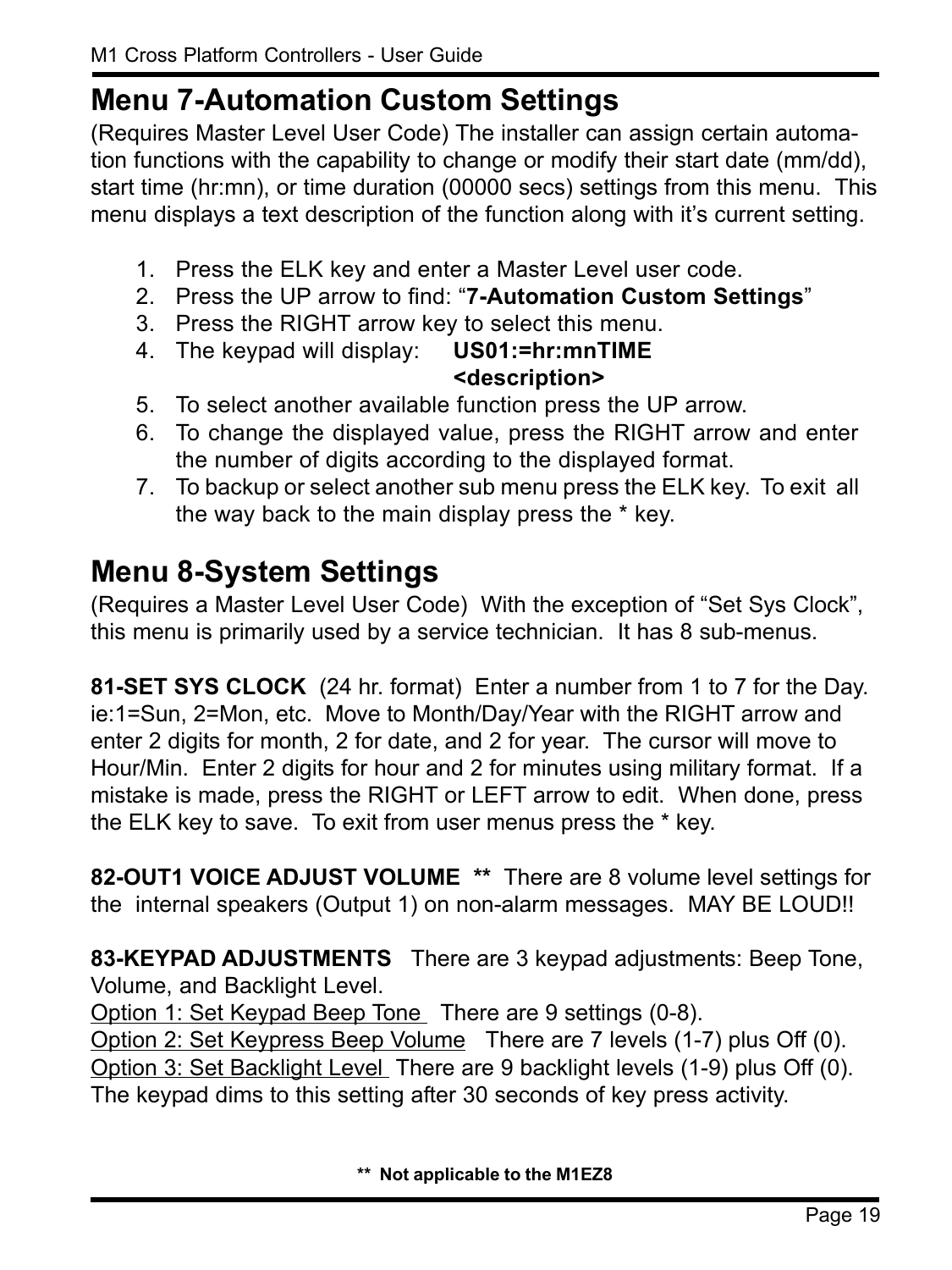**84-SYSTEM TESTS** Allows Battery Test, LCD Test, & Communicator Test. Option 1: Battery Test Places the battery under load for 30 seconds. Battery voltage and system current \*\* will display. If the voltage falls below 12.2V, a Low Battery trouble will occur. Replace the battery and repeat test to clear.. Option 2: LCD Test Briefly turns on all the keypad's display pixels. Option 3: Communicator Test There are 3 sub-options:

- Silent Test: Sends a communicator test using the first phone number that is programmed with a test code. The test aborts if no telephone numbers are programmed with a test code. No noise or tones will be heard.
- Audible Test: **\*\*** Same as Silent Test except the dialing and communicator tones will be heard over the internal speaker(s) for the Installer's benefit.
- Monitor (Buttset) mode: **\*\*** This causes the internal speakers to activate during any subsequent communicator activity. It cancels itself at midnight or can be manually canceled by pressing the \* key three times in a row. IMPORTANT: NEVER TEST THE COMMUNICATOR WITHOUT FIRST NOTIFYING THE MONITORING STATION!

**85-CONNECT RP REMOTE PROGRAM** Do Not Use except under guidance of the installation company. There are two options:

Option 1: Pickup on Existing Call The system picks up the phone line and take over an established voice connection for a quick programming change. Option 2: Dial out to Remote Computer The system picks up the phone line and dials the remote computer. It must be set to expect the call.

**86-SYSTEM DIAGNOSTICS** This is expressly for use by a service technician. There are four options:

Option 1: Data Bus Errors Display the device type and any error retries accumulated since the last power-up.

Option 2: System Voltage/Current Displays the systemís voltage. Displays approx. current draw from the power supply. **\*\***

Option 3: Zone Voltage Displays the voltage and digital level of a zone, including the low and high thresholds.

Option 4:Last On Hook Telephone Displays the telephone line voltage during the last on-hook state.

**87-CUSTOM MESSAGE RECORD** \*\* The installer can assign up to 10 custom recordable messages to be used with the telephone voice remote and/or dialer. Detailed instructions are contained in the installation manual. Consult your installer for specific instructions on what messages (if any) may be recorded and for the step by step instructions to record them.

**\*\* Not applicable to the M1EZ8**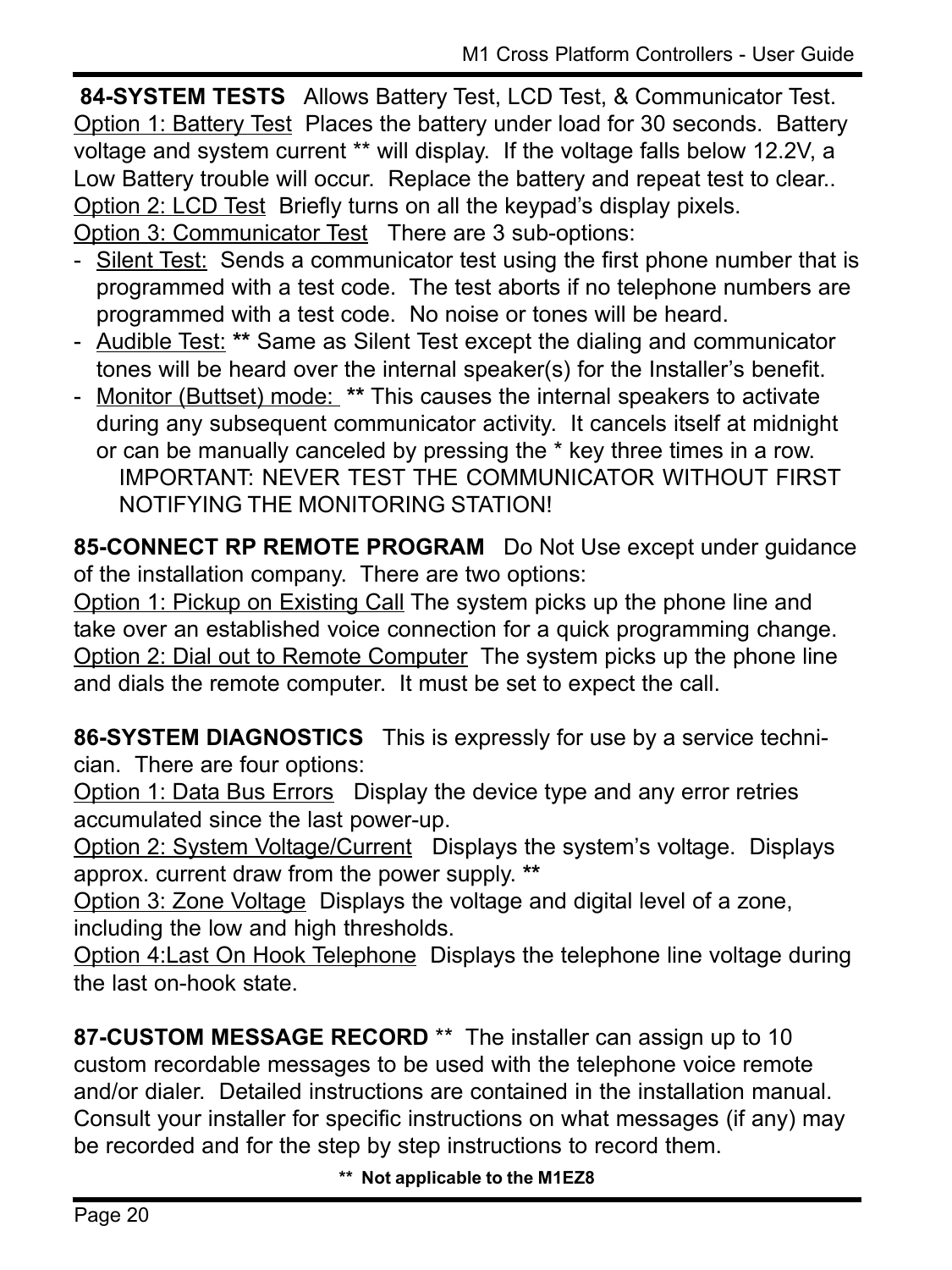## **Operation Via Telephone**

#### **NOTE: This feature not avaliable with the M1EZ8**

The system may be optionally controlled from a Telephone using push-button ìtoneî commands. Consult the installer to determine if this option is available. If available, the control may be operated from an inside telephone, an outside telephone, or both. Both methods will be discussed in detail below.

Operation from an Inside Telephone:

- 1. Lift the telephone and listen for dial tone.
- 2. Press \* \* \* to alert the control. The control will pick, disconnect the phone line and dial tone, and announce: "Please enter security code".
- 3. Enter a valid user code. If code is correct the control should announce: "Access Authorized"
- 4. Enter a menu selection OR press 0 to hear the entire menu.

Operating from an Outside Telephone:

- 1. Dial-in to the phone number attached to the control. After a programmed number of rings the control should answer with four short beeps. If an answering machine picks up, wait for the message to quit and proceed as follows:
- 2. Press \* \* \* to alert the control. The control will announce: "Please enter security code".
- 3. Enter a valid user code. If code is correct the control should pickup announce: "Access Authorized".
- 4. Enter a menu selection OR press 0 to hear the entire menu.

**Menu Selections:** Main menu options are underlined.

**For Help press 0**. A voice message explains the function of each key.

**For Arm Status press 1**. Allows the system to be armed or disarmed. Voice messages will prompt you through the entire process.

**For Automation Control press 2**. Certain features of the system or premises may be controlled from this menu such as: Turning on a light, a pump, a sprinkler system, etc. Consult your installer. Follow the detailed prompts.

**For Trouble Status press 3.** If there are any system troubles such as low battery, AC power loss, etc., they will be announced. Follow the prompts.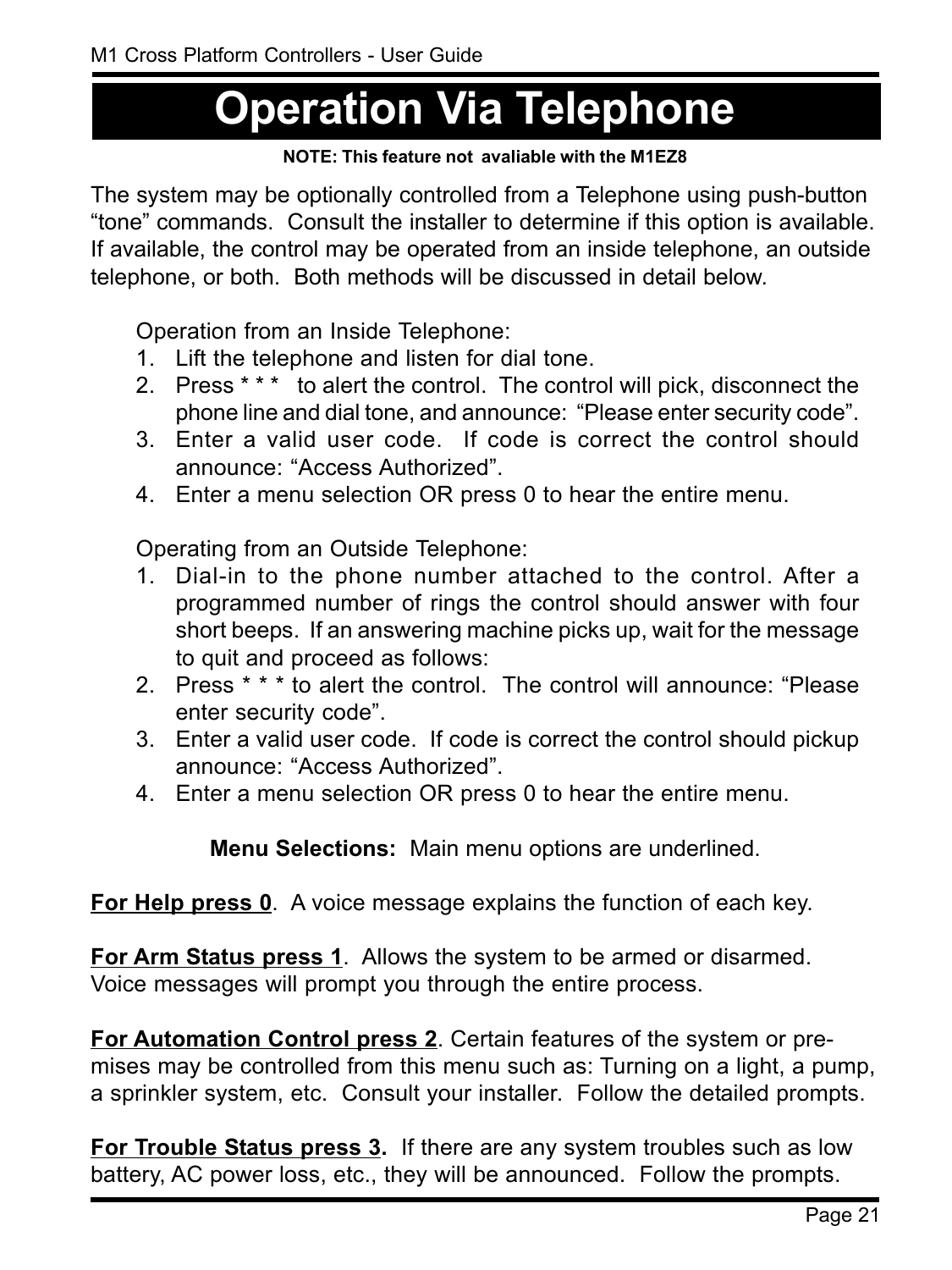**For Zone Status press 4.** If the system is not ready this menu can be used to hear the status of any violated zones. Follow the prompts.

- **5.** Future use.
- **6.** Future use.

**For Audio Monitor press 7.** The system can be equipped with to permit talking and listening to someone in the premises. Consult your installer.

**To exit and hang-up press 9**. This is used to end the telephone remote control operation. The voice message will announce: "Hanging up, goodbye".

\* NOTE: If no response or key presses are heard by the control, the item or menu will be repeated once again. If no key presses are received within a 15 second time frame the message "Hanging Up, Good-bye" will be heard and the control will then disconnect.

#### WHAT HAPPENS IF THE PHONE LINE IS BUSY?

If the dialer is in use (such as during an alarm message report) then no dialtone will be heard and the offhook sequence will be ignored. The best thing to do at that point is to try again a later (when the dialer is free) or hold onto the phone and wait till dialer hangs up. When the phone line is released (idle) dialtone will again be heard and you can then enter the offhook sequence.

#### WHAT HAPPENS IF AN ALARM OCCURS?

If the control is programmed to communicate alarms to a central monitoring station, it will automatically pick up the phone line and disconnect all calls when an alarm occurs. During this time period the telephone remote control will be inoperable. However, the installer my elect to program a communicator delay before dial time which would permit the telephone remote to function for a short time period immediately after an alarm. During this time it would be possible to enter the offhook sequence of \* \* \* and enter all the proper codes to disarm and/silence the alarm.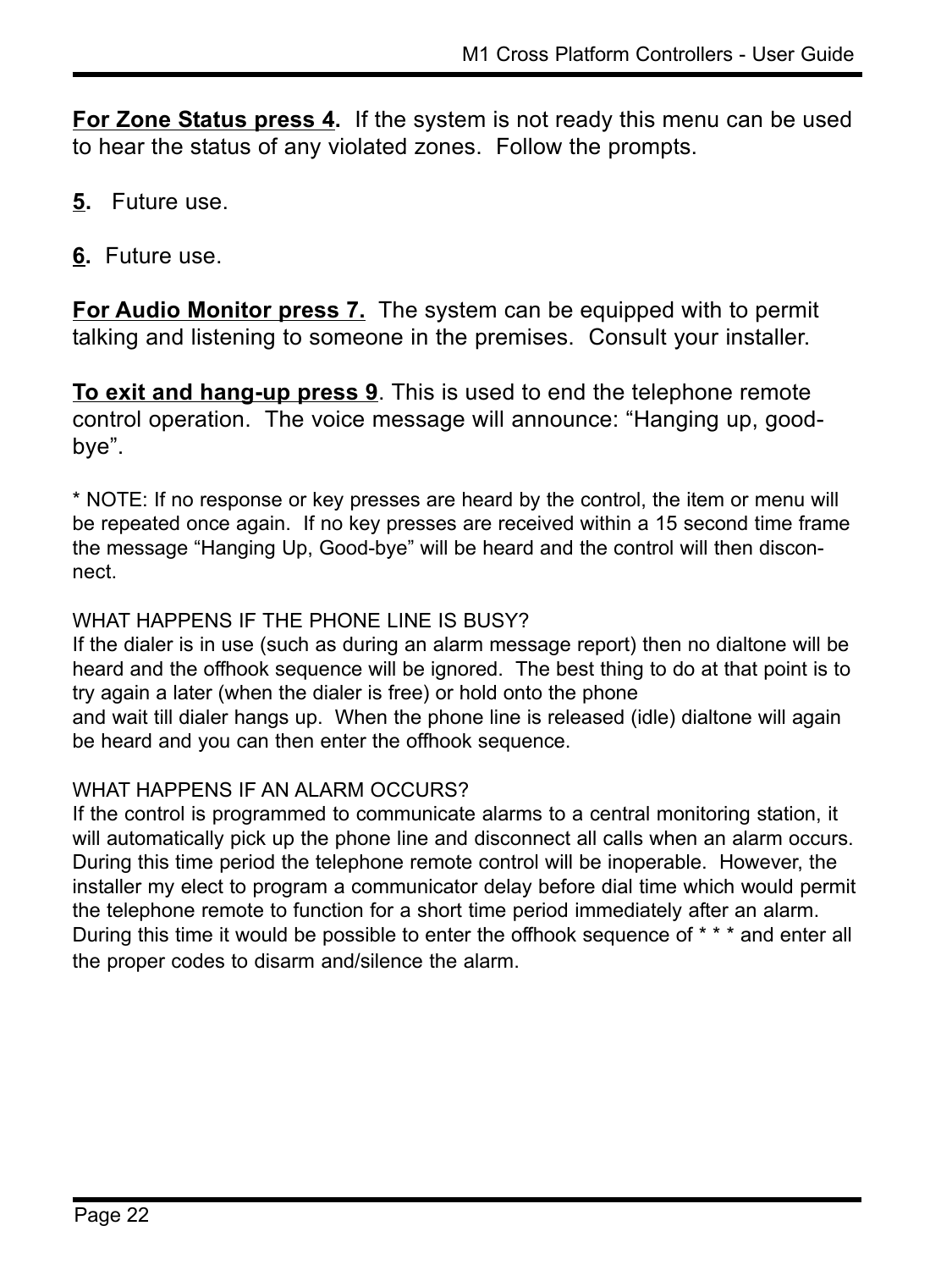### **Fire Safety & Maintenance**

If the fire alarm activates, the siren or bell will pulse ON and OFF and the display will show "Fire Alarm". Always follow your evacuation plan and leave the building immediately, even if the a fire condition is not apparent. If your system is connected to a central monitoring station, an emergency report could be sent to that center. If you discover the fire alarm was in error, notify the central monitoring station to avoid an unnecessary response. If the fire alarm sounds at night or you have any doubt about whether the alarm is real, the safest response is to evacuate the building.

#### **Silencing a Fire Alarm**

To silence the alarm, enter a valid user code. The display continues to show ìFire Alarmî until you enter your user code again to acknowledge the alarm.

#### **Resetting Smoke Detectors**

Refer to Menu 2, page 16 for instructions on resetting Smoke Detectors.

#### **Acknowledge/Reset an Alarm**

After a fire alarm is silenced the display will continue to show "Fire Alarm" until the detectors are reset and the alarm has been acknowledged by entering of your user code a second time.

#### **Household Fire Safety Audit**

To reduce the risk of fire, it is recommended that a household fire safety audit be conducted and a fire escape plan developed.

- Are all electrical outlets and appliances in a safe and working condition?
- Avoid overloading lighting and outlet circuits and inspect all cords periodically for damage or frayed conditions. Seek professional electricians assistance if you suspect any weaknesses or discover any conditions you deem unsafe.
- Are all flammable liquids stored safely in well ventilated cool areas and in proper safety containers? Avoid cleaning with flammable liquids.
- Are lighters, matches, and hazardous materials stored properly and out of reach of children?
- Are fireplaces and furnaces in good working order? Seek professional assistance and have these devices serviced and cleaned periodically.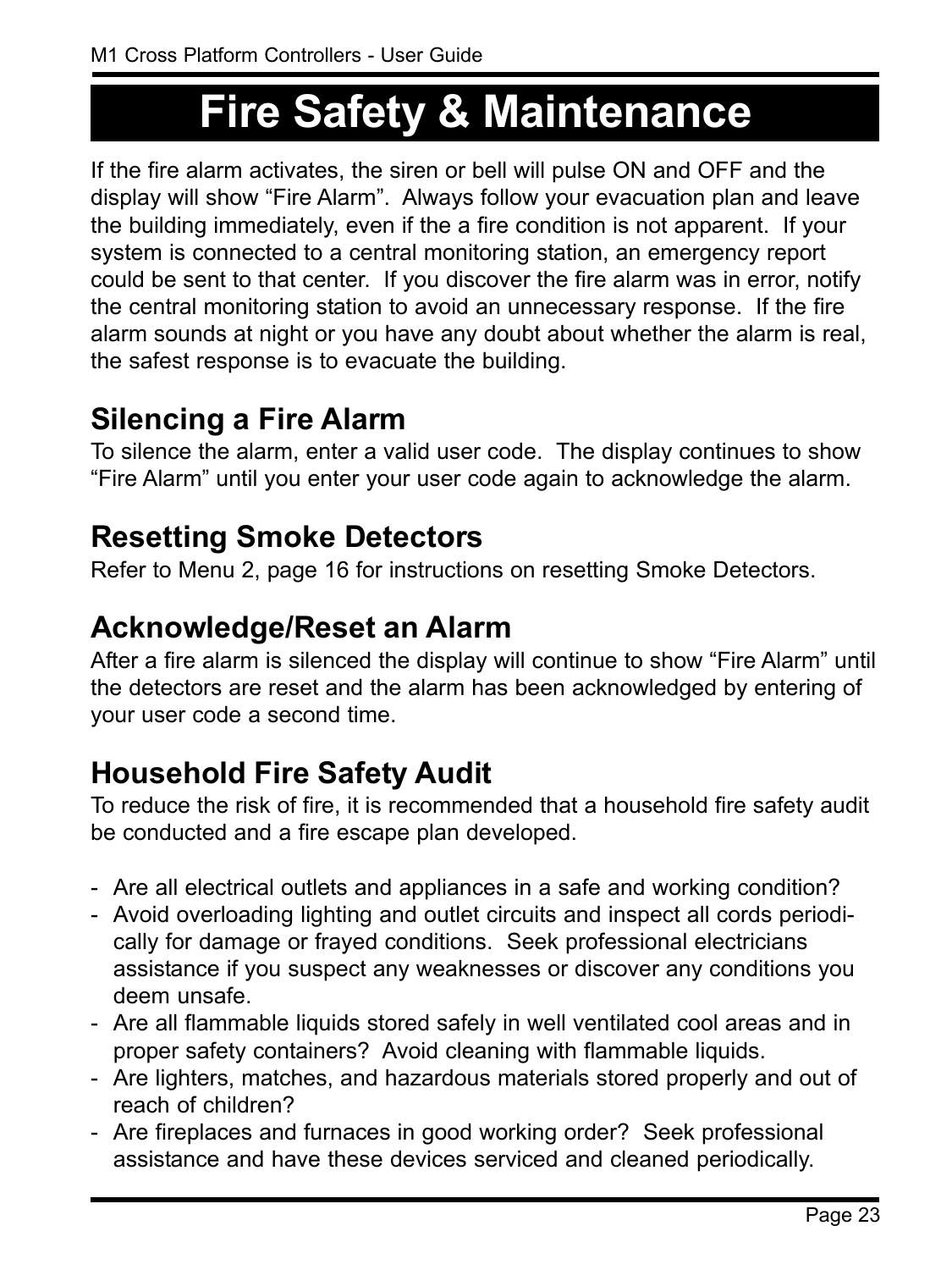### **Emergency Evacuation Plans**

Preparation of an evacuation plan Is of prime importance in fire prevention. Establish a household emergency evacuation plan in the event of fire. Refer to the Smoke Detector instructions (or exact mounting, layout and spacing.

- 1 Evaluate possible escape routes from your home.
- 2 Select 2 escape routes from each room.
- 3 Rooms on the second floor should have a rope ladder Be sure it will reach the ground.
- 4 Draw a sketch of your escape plan so everyone is familiar with it.
- 5 Practice your escape plan to assure that everyone knows what to do. 6 Establish a meeting place outside where your family is to report. Once you have evacuated, the house do not return to a burning house.
- 7 Advise the local fire authority that you have installed a fire alarm system.
- 8 When the fire alarm signals, LEAVE IMMEDIATELY. Do not stop for belongings.
- 9 If a fire occurs, test the door. If hot, use your alternate route. If the door is cool, brace your shoulder against it and open it cautiously. Shut the door to help prevent the fire and smoke from spreading. Crawl through smoke, holding your breath.
- 10 Contact the Fire Department from a neighbor's telephone.
- 11 Everyone including neighbors should be familiar with the Fire and Burglary signals.

EMERGENCY EVACUATION PLAN

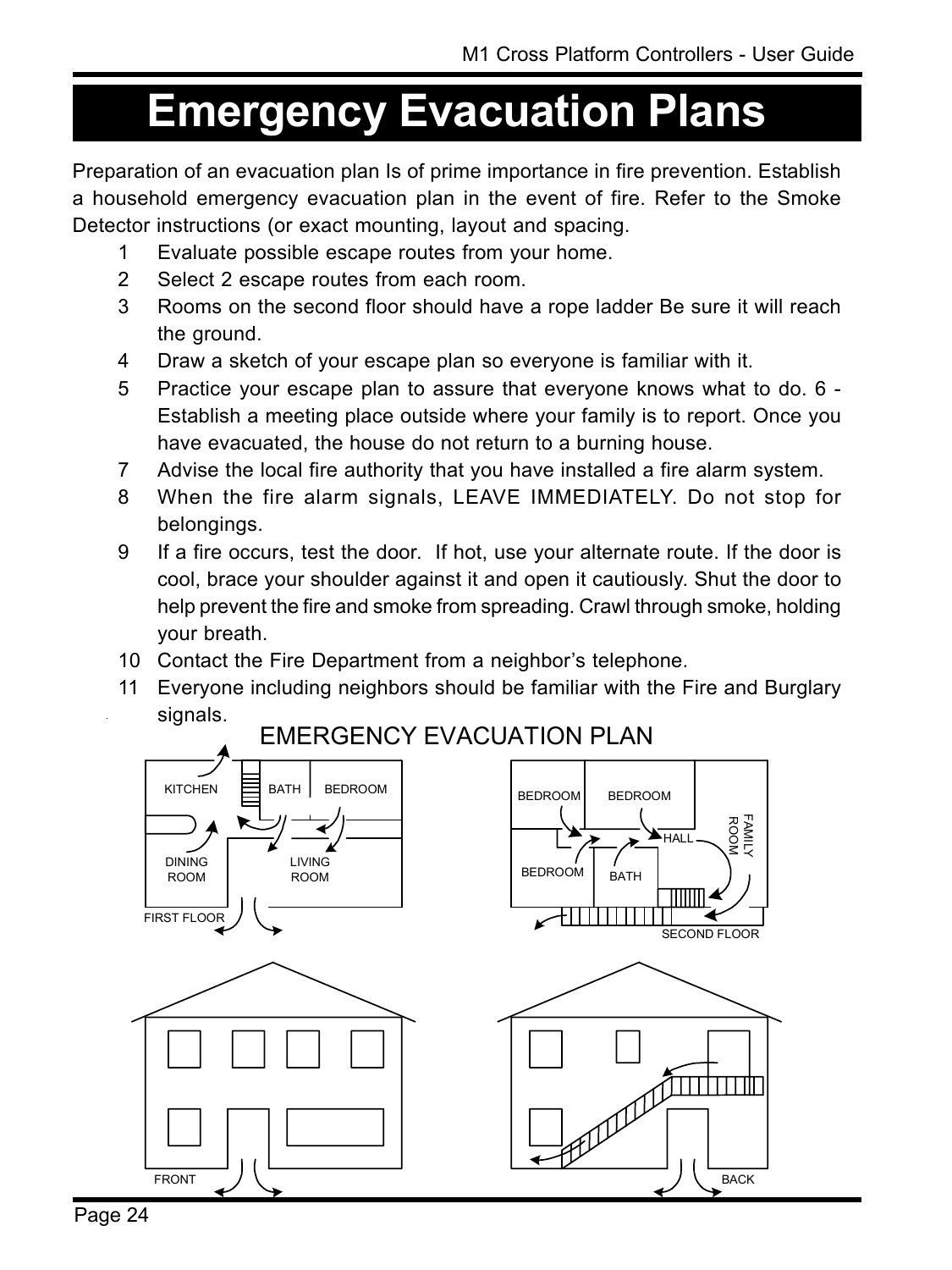### **System Testing**

To assure the proper working order, it is recommended that the system be tested once a week using the following procedure. **CAUTION: If the system Is monitored by a Central Monitoring Station, always contact them prior to performing this test.**

Secure all protected doors and windows.

- 1. Enter a valid User code.
- 2. The Armed and Exit lights will illuminate and the exit tone will start. At the end of the exit delay the alarm system will be armed Away.
- 3. Trip the system by opening a protected window.
- 4. Confirm that the alarm sounding device (bell or siren) activates.
- 5. Disarm the system to silence the system and return to normal status.

To test the system while also testing the system standby battery:

- 1. Remove the AC transformer from the AC outlet. It may be necessary to remove the restraining screw securing the transformer to the wall.
- 2. The keypad will display AC Trouble after a programmed time delay.
- 3. Activate the system using steps 1 to 7 listed above.

NOTE: Plug the AC transformer into the AC outlet after the test.

A manual battery load test may be activated without tripping the alarm.

- 1. Press the ELK key and enter a Master User Code.
- 2. Press the UP arrow key to find: "8-System Settings."
- 3. To select this menu press the RIGHT arrow key.
- 4. Press the UP arrow key to find "84-System Test".
- 5. To select this menu press the RIGHT arrow key. The Keypad will display "1:Battery Test".
- 6. To start the test press the RIGHT arrow key. The battery voltage and current (amperage consumed by the system) will be displayed. The battery is OK if it maintains a voltage above 12.2V for the test duration. If a LOW BATTERY trouble occurs, the battery should be replaced. Contact the installation company for service.

This control unit was manufactured under rigid quality standards. Maintenance is best performed by the installing company with trained service personnel.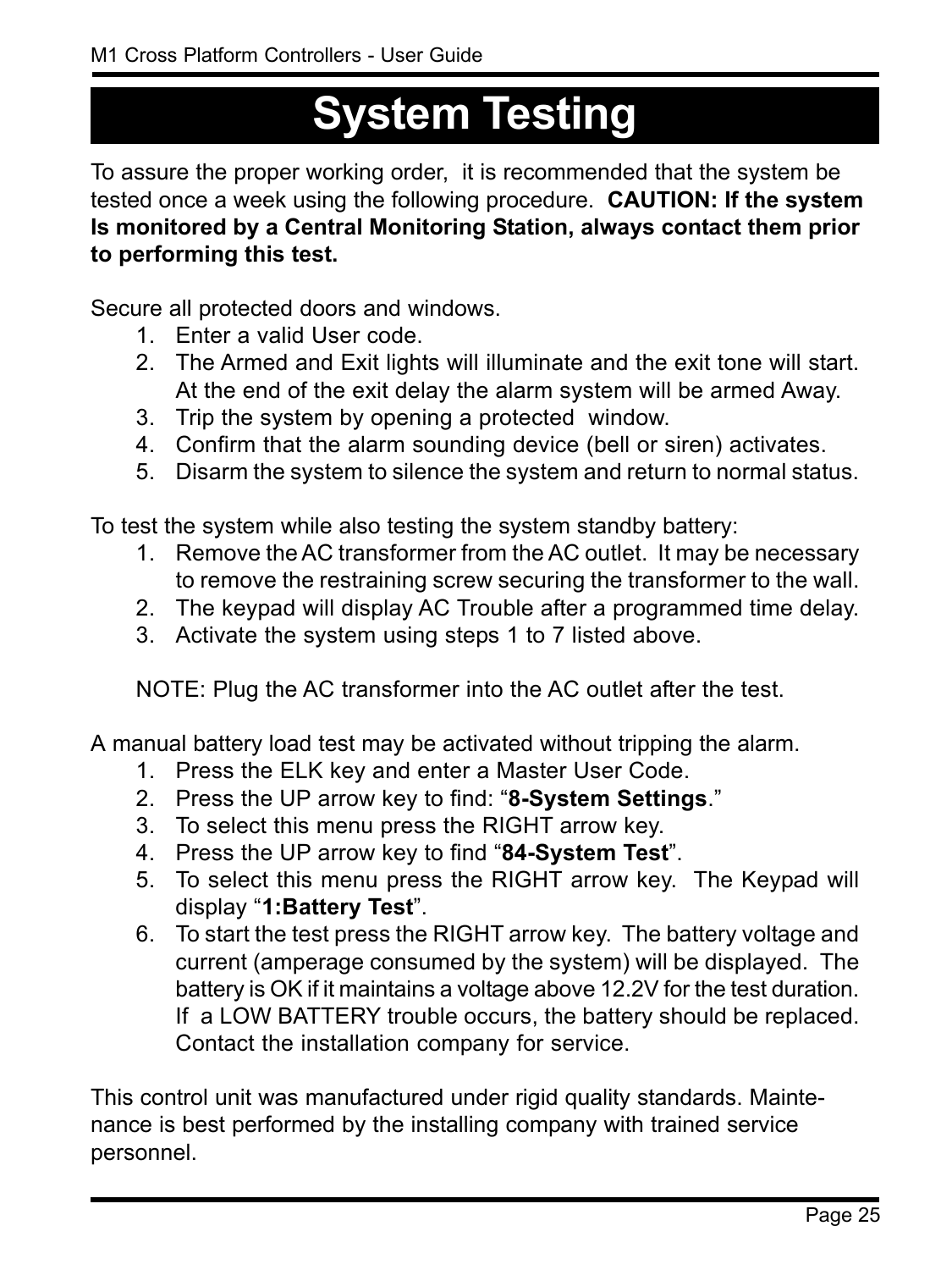## **FCC Statements (Part 15 & 68)**

The ELK-M1 complies with Part 68 of the FCC rules. On the front nameplate of the main control board is a label that contains, among other information, the FCC certification number and ringer equivalence number (REN) for this equipment. If requested, this information must be provided to the telephone company. This equipment uses an RJ31X jack to connect to the telephone network. The REN is used to determine the quantity of devices that may be connected to the telephone line. Excessive REN's on the telephone line may result in the devices not ringing in response to an incoming call. Typically, the sum of REN's should not exceed five (5.0). To be certain of the number of devices that may be connected to a line (as determined by the total RENs) contact the local telephone company.

If the ELK-M1 equipment causes harm to the telephone network, the telephone company will notify you in advance that temporary discontinuance of service may be required. But if advance notice isnít practical, the telephone company will notify the customer as soon as possible. Also, you will be advised of your right to file a complaint with the FCC if you believe it is necessary. The telephone company may make changes in its facilities, equipment, operations, or procedures that could affect the operation of the equipment. If this happens, the telephone company will provide advance notice in order for you to make the necessary modifications in order to maintain uninterrupted service. If trouble is experienced with this equipment, please contact the manufacturer for repair and warranty information. Elk Products, Inc. 3266 Hwy 70 W. Hildebran, NC 28637 828-397-4200 If the trouble is causing harm to the telephone network, the telephone company may request you remove the equipment from the network until the problem is resolved.

There are no user serviceable components in this product. All necessary repairs must be made by the manufacturer. Other repair methods may invalidate the FCC registration on this product. This equipment cannot be used on telephone company-provided coin service. Connection to Party Line Service is subject to state tariffs. This equipment is hearing-aid compatible.

The ELK-M1 complies with Part 15 of FCC Rules which are designed to provide reasonable protection against such interference in a residential installation. The FCC requires the following statement for your information:

This equipment generates and uses radio frequency energy and if not installed and used properly, that is, in strict accordance with the manufacturer's instructions, may cause Interference to radio and television reception. It has been type tested. However, there is no guarantee that interference will not occur in a particular installation. If this equipment does cause interference to radio or television reception, which can be determined by turning the equipment off and on, the user is encouraged to try to correct the interference by one or more of the following measures:

- \* If using an indoor antenna, have a quality outdoor antenna installed.
- \* Reorient the receiving antenna until interference is induced or eliminated.
- Move the receiver away from the security control.
- \* Move the antenna leads away from any wire runs to the security control
- \* Have the security control plugged into a different outlet so that it and the receiver are on different branch circuits.

If necessary, consult the dealer or an experienced radio/television technician for additional suggestions. The user or installer may find a booklet titled "Interference Handbook" prepared by the Federal Communications Commission helpful: This booklet is available from the U.S. Government Printing Office, Washington, DC 20402. The user shall not make any changes or modifications to the equipment unless authorized by the Installation Instructions or Users Manual. Unauthorized changes or modifications could void the user's authority to operate the equipment.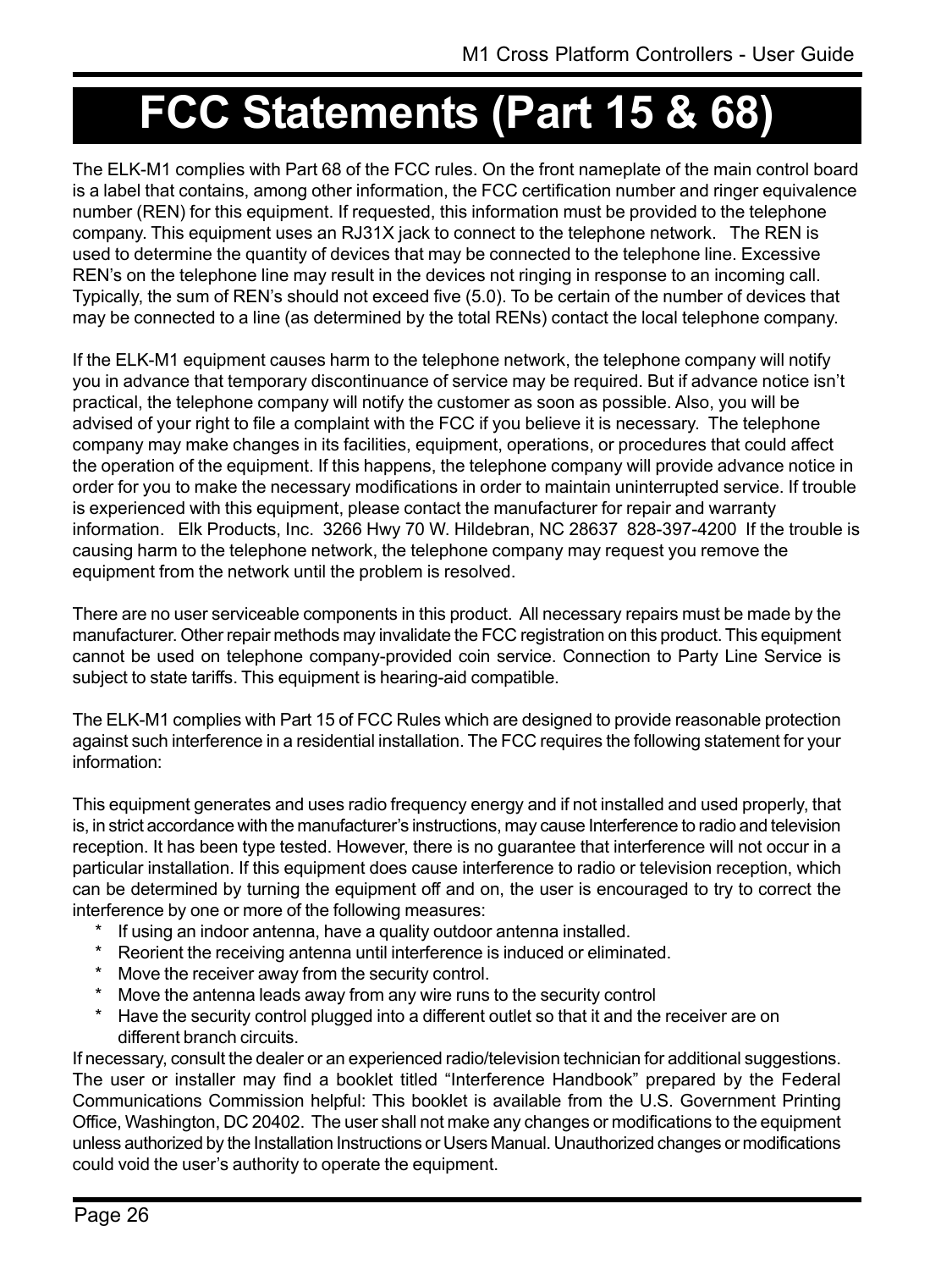### **Glossary**

- **Area (Partition):** A room or section of a building having at least one Keypad and one or more zones components. Components assigned to one area are separated and independently controllable from components assigned to other areas. For example: Only area 1 keypads can disarm or arm area 1 zones.
- **Automation Functions:** A keypad menu which allows the user to control lights, relays, tasks, etc. with the touch of a button.
- **Bypass:** A process which allows a zone to be temporarily excluded from being monitored or detected by the control.
- **Central Monitoring Station:** Location where alarm reports are transmitted.
- **Chime:** An audible alert used to indicate when a zone is violated. The alert can be a tone, voice, or both. Zones are selectable.
- **Duress Code:** A special user code that can be used to disarm the system while silently reporting an alarm signal to the Central Monitoring Station.
- **Event Log:** A record of recent activity by the system. Arms, disarms, alarms, access, troubles, etc. can be viewed with the date and time the occurred.
- **User Code:** A four or six digit number that is sometimes required to identify and authorize a person (User) to operate the system.
- **Zone:** Generally consists of a single element such as a door, window, motion detector, etc. of the system, making it possible to isolate a trouble or alarm condition for reporting and troubleshooting purposes.